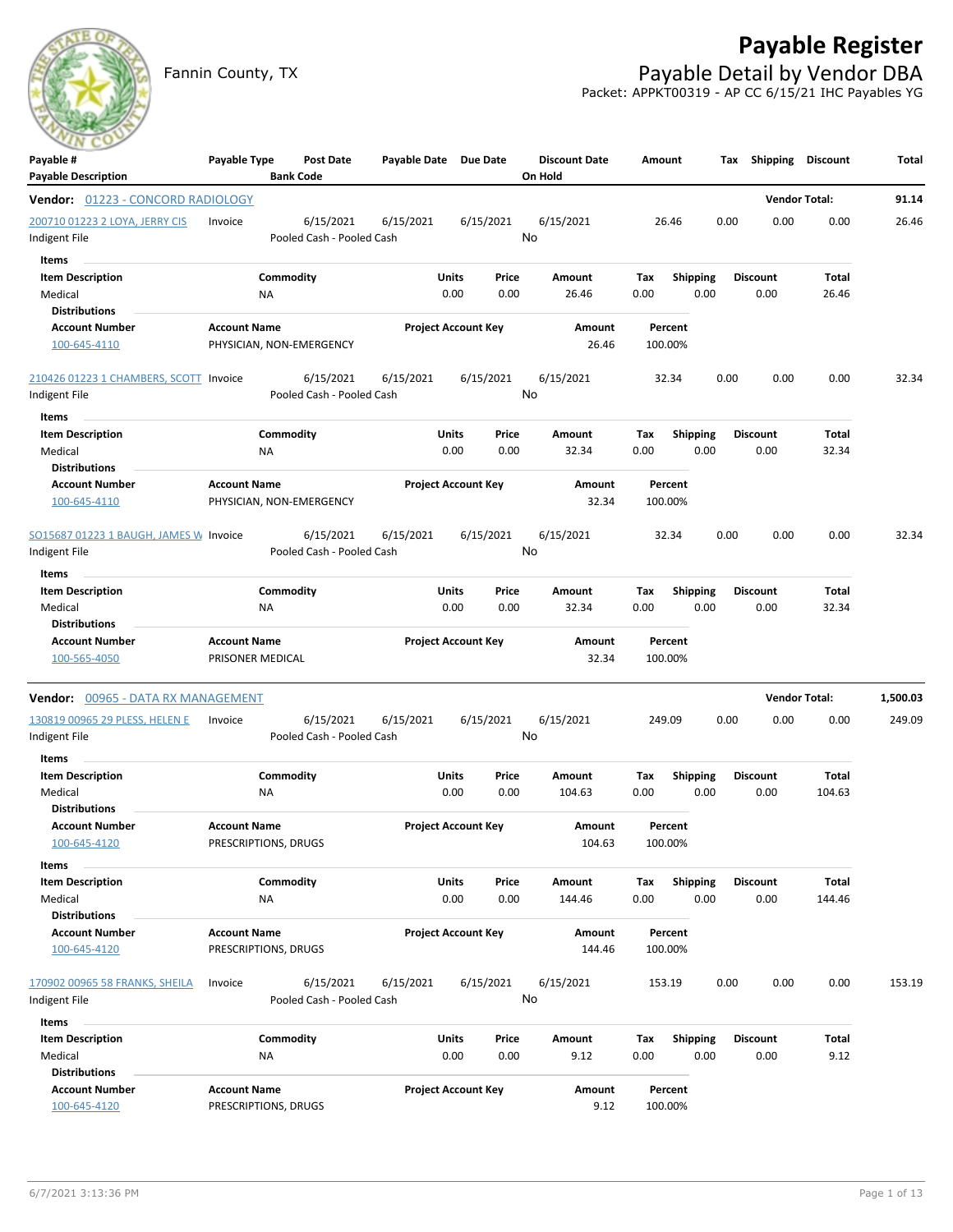| <b>Payable Register</b>                |                      |                           |                       |                            |           |                      |        |                 |      |                       | Packet: APPKT00319 - AP CC 6/15/21 IHC Payables YG |        |
|----------------------------------------|----------------------|---------------------------|-----------------------|----------------------------|-----------|----------------------|--------|-----------------|------|-----------------------|----------------------------------------------------|--------|
| Payable #                              | Payable Type         | <b>Post Date</b>          | Payable Date Due Date |                            |           | <b>Discount Date</b> | Amount |                 |      | Tax Shipping Discount |                                                    | Total  |
| <b>Payable Description</b>             |                      | <b>Bank Code</b>          |                       |                            |           | On Hold              |        |                 |      |                       |                                                    |        |
| Items                                  |                      |                           |                       |                            |           |                      |        |                 |      |                       |                                                    |        |
| <b>Item Description</b>                |                      | Commodity                 |                       | Units                      | Price     | Amount               | Tax    | <b>Shipping</b> |      | <b>Discount</b>       | <b>Total</b>                                       |        |
| Medical                                | NA                   |                           |                       | 0.00                       | 0.00      | 128.62               | 0.00   | 0.00            |      | 0.00                  | 128.62                                             |        |
| <b>Distributions</b>                   |                      |                           |                       |                            |           |                      |        |                 |      |                       |                                                    |        |
| <b>Account Number</b>                  | <b>Account Name</b>  |                           |                       | <b>Project Account Key</b> |           | Amount               |        | Percent         |      |                       |                                                    |        |
| 100-645-4120                           | PRESCRIPTIONS, DRUGS |                           |                       |                            |           | 128.62               |        | 100.00%         |      |                       |                                                    |        |
|                                        |                      |                           |                       |                            |           |                      |        |                 |      |                       |                                                    |        |
| Items                                  |                      |                           |                       |                            |           |                      |        |                 |      |                       |                                                    |        |
| <b>Item Description</b>                |                      | Commodity                 |                       | Units                      | Price     | Amount               | Tax    | <b>Shipping</b> |      | <b>Discount</b>       | Total                                              |        |
| Medical                                | <b>NA</b>            |                           |                       | 0.00                       | 0.00      | 15.45                | 0.00   | 0.00            |      | 0.00                  | 15.45                                              |        |
| <b>Distributions</b>                   |                      |                           |                       |                            |           |                      |        |                 |      |                       |                                                    |        |
| <b>Account Number</b>                  | <b>Account Name</b>  |                           |                       | <b>Project Account Key</b> |           | Amount               |        | Percent         |      |                       |                                                    |        |
| 100-645-4120                           | PRESCRIPTIONS, DRUGS |                           |                       |                            |           | 15.45                |        | 100.00%         |      |                       |                                                    |        |
| 190901 00965 17 HINSON, SHEILA         | Invoice              | 6/15/2021                 | 6/15/2021             |                            | 6/15/2021 | 6/15/2021            | 106.49 |                 | 0.00 | 0.00                  | 0.00                                               | 106.49 |
| Indigent File                          |                      | Pooled Cash - Pooled Cash |                       |                            |           | No                   |        |                 |      |                       |                                                    |        |
| Items                                  |                      |                           |                       |                            |           |                      |        |                 |      |                       |                                                    |        |
| <b>Item Description</b>                |                      | Commodity                 |                       | Units                      | Price     | Amount               | Tax    | <b>Shipping</b> |      | <b>Discount</b>       | <b>Total</b>                                       |        |
| Medical                                | ΝA                   |                           |                       | 0.00                       | 0.00      | 106.49               | 0.00   | 0.00            |      | 0.00                  | 106.49                                             |        |
| <b>Distributions</b>                   |                      |                           |                       |                            |           |                      |        |                 |      |                       |                                                    |        |
| <b>Account Number</b>                  | <b>Account Name</b>  |                           |                       | <b>Project Account Key</b> |           | Amount               |        | Percent         |      |                       |                                                    |        |
| 100-645-4120                           | PRESCRIPTIONS, DRUGS |                           |                       |                            |           | 106.49               |        | 100.00%         |      |                       |                                                    |        |
| 210120 00965 3 MARTIN, REBECCA Invoice |                      | 6/15/2021                 | 6/15/2021             |                            | 6/15/2021 | 6/15/2021            |        | 16.78           | 0.00 | 0.00                  | 0.00                                               | 16.78  |
| Indigent File                          |                      | Pooled Cash - Pooled Cash |                       |                            |           | No                   |        |                 |      |                       |                                                    |        |
| Items                                  |                      |                           |                       |                            |           |                      |        |                 |      |                       |                                                    |        |
| <b>Item Description</b>                |                      | Commodity                 |                       | Units                      | Price     | Amount               | Tax    | <b>Shipping</b> |      | <b>Discount</b>       | Total                                              |        |
| Medical                                | <b>NA</b>            |                           |                       | 0.00                       | 0.00      | 16.78                | 0.00   | 0.00            |      | 0.00                  | 16.78                                              |        |
| <b>Distributions</b>                   |                      |                           |                       |                            |           |                      |        |                 |      |                       |                                                    |        |
| <b>Account Number</b>                  | <b>Account Name</b>  |                           |                       | <b>Project Account Key</b> |           | Amount               |        | Percent         |      |                       |                                                    |        |
| 100-645-4120                           | PRESCRIPTIONS, DRUGS |                           |                       |                            |           | 16.78                |        | 100.00%         |      |                       |                                                    |        |
| 210222 00965 4 WOODWORTH, SAI Invoice  |                      | 6/15/2021                 | 6/15/2021             |                            | 6/15/2021 | 6/15/2021            |        | 84.12           | 0.00 | 0.00                  | 0.00                                               | 84.12  |
| Indigent File                          |                      | Pooled Cash - Pooled Cash |                       |                            |           | No                   |        |                 |      |                       |                                                    |        |
|                                        |                      |                           |                       |                            |           |                      |        |                 |      |                       |                                                    |        |
| Items                                  |                      |                           |                       |                            |           |                      |        |                 |      |                       |                                                    |        |
| <b>Item Description</b>                |                      | Commodity                 |                       | Units                      | Price     | Amount               | Tax    | <b>Shipping</b> |      | <b>Discount</b>       | Total                                              |        |
| Medical                                | ΝA                   |                           |                       | 0.00                       | 0.00      | 84.12                | 0.00   | 0.00            |      | 0.00                  | 84.12                                              |        |
| <b>Distributions</b>                   |                      |                           |                       |                            |           |                      |        |                 |      |                       |                                                    |        |
| <b>Account Number</b>                  | <b>Account Name</b>  |                           |                       | <b>Project Account Key</b> |           | Amount               |        | Percent         |      |                       |                                                    |        |
| 100-645-4120                           | PRESCRIPTIONS, DRUGS |                           |                       |                            |           | 84.12                |        | 100.00%         |      |                       |                                                    |        |
| 210324 00965 4 BRESHERS, KELLI         | Invoice              | 6/15/2021                 | 6/15/2021             |                            | 6/15/2021 | 6/15/2021            | 120.33 |                 | 0.00 | 0.00                  | 0.00                                               | 120.33 |
| Indigent File                          |                      | Pooled Cash - Pooled Cash |                       |                            |           | No                   |        |                 |      |                       |                                                    |        |
| Items                                  |                      |                           |                       |                            |           |                      |        |                 |      |                       |                                                    |        |
| <b>Item Description</b>                |                      | Commodity                 |                       | Units                      | Price     | Amount               | Tax    | Shipping        |      | <b>Discount</b>       | <b>Total</b>                                       |        |
| Medical                                | ΝA                   |                           |                       | 0.00                       | 0.00      | 107.03               | 0.00   | 0.00            |      | 0.00                  | 107.03                                             |        |
| <b>Distributions</b>                   |                      |                           |                       |                            |           |                      |        |                 |      |                       |                                                    |        |
| <b>Account Number</b>                  | <b>Account Name</b>  |                           |                       | <b>Project Account Key</b> |           |                      |        |                 |      |                       |                                                    |        |
|                                        |                      |                           |                       |                            |           | Amount               |        | Percent         |      |                       |                                                    |        |
| 100-645-4120                           | PRESCRIPTIONS, DRUGS |                           |                       |                            |           | 107.03               |        | 100.00%         |      |                       |                                                    |        |
| Items                                  |                      |                           |                       |                            |           |                      |        |                 |      |                       |                                                    |        |
| <b>Item Description</b>                |                      | Commodity                 |                       | Units                      | Price     | Amount               | Tax    | <b>Shipping</b> |      | <b>Discount</b>       | Total                                              |        |
| Medical                                | NA                   |                           |                       | 0.00                       | 0.00      | 13.30                | 0.00   | 0.00            |      | 0.00                  | 13.30                                              |        |
| <b>Distributions</b>                   |                      |                           |                       |                            |           |                      |        |                 |      |                       |                                                    |        |
| <b>Account Number</b>                  | <b>Account Name</b>  |                           |                       | <b>Project Account Key</b> |           | Amount               |        | Percent         |      |                       |                                                    |        |
| 100-645-4120                           | PRESCRIPTIONS, DRUGS |                           |                       |                            |           | 13.30                |        | 100.00%         |      |                       |                                                    |        |
|                                        |                      |                           |                       |                            |           |                      |        |                 |      |                       |                                                    |        |
| 210427 00965 2 SNOW, JERRY DEW Invoice |                      | 6/15/2021                 | 6/15/2021             |                            | 6/15/2021 | 6/15/2021            |        | 151.36          | 0.00 | 0.00                  | 0.00                                               | 151.36 |

Indigent File **Pooled Cash - Pooled Cash** 

No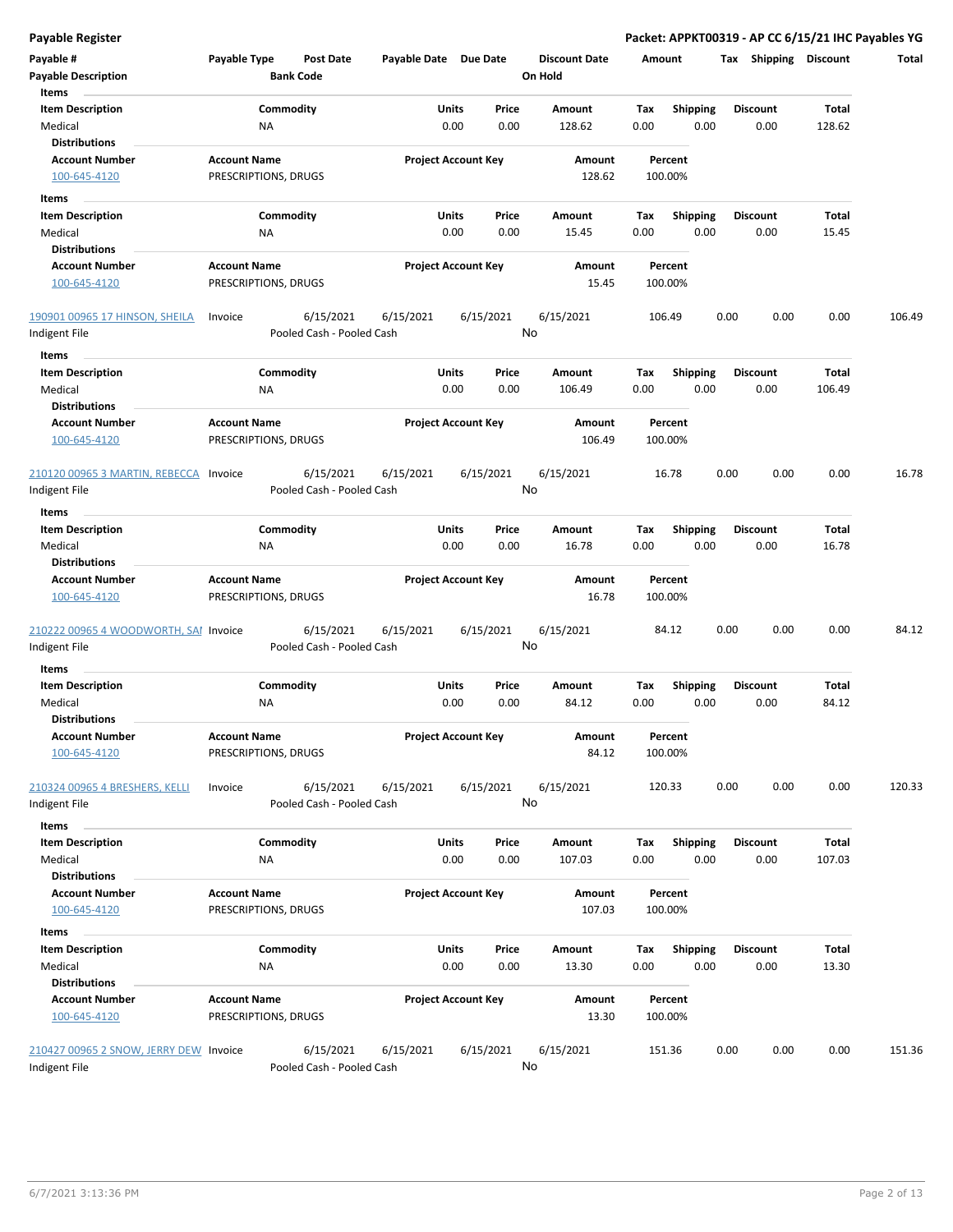| <b>Payable Register</b>       |                          |                           |                       |                            |                      |      |                 | Packet: APPKT00319 - AP CC 6/15/21 IHC Payables YG |              |        |
|-------------------------------|--------------------------|---------------------------|-----------------------|----------------------------|----------------------|------|-----------------|----------------------------------------------------|--------------|--------|
| Payable #                     | Payable Type             | <b>Post Date</b>          | Payable Date Due Date |                            | <b>Discount Date</b> |      | Amount          | Tax Shipping Discount                              |              | Total  |
| <b>Payable Description</b>    |                          | <b>Bank Code</b>          |                       |                            | On Hold              |      |                 |                                                    |              |        |
| Items                         |                          |                           |                       |                            |                      |      |                 |                                                    |              |        |
| <b>Item Description</b>       | Commodity                |                           | Units                 | Price                      | Amount               | Tax  | <b>Shipping</b> | <b>Discount</b>                                    | Total        |        |
| Medical                       | NA                       |                           | 0.00                  | 0.00                       | 125.84               | 0.00 | 0.00            | 0.00                                               | 125.84       |        |
| <b>Distributions</b>          |                          |                           |                       |                            |                      |      |                 |                                                    |              |        |
| <b>Account Number</b>         | <b>Account Name</b>      |                           |                       | <b>Project Account Key</b> | Amount               |      | Percent         |                                                    |              |        |
| 100-645-4120                  | PRESCRIPTIONS, DRUGS     |                           |                       |                            | 125.84               |      | 100.00%         |                                                    |              |        |
| Items                         |                          |                           |                       |                            |                      |      |                 |                                                    |              |        |
| <b>Item Description</b>       | Commodity                |                           | Units                 | Price                      | Amount               | Tax  | <b>Shipping</b> | <b>Discount</b>                                    | Total        |        |
| Medical                       | ΝA                       |                           |                       | 0.00<br>0.00               | 25.52                | 0.00 | 0.00            | 0.00                                               | 25.52        |        |
| <b>Distributions</b>          |                          |                           |                       |                            |                      |      |                 |                                                    |              |        |
| <b>Account Number</b>         | <b>Account Name</b>      |                           |                       | <b>Project Account Key</b> | Amount               |      | Percent         |                                                    |              |        |
| 100-645-4120                  | PRESCRIPTIONS, DRUGS     |                           |                       |                            | 25.52                |      | 100.00%         |                                                    |              |        |
|                               |                          |                           |                       |                            |                      |      |                 |                                                    |              |        |
| 210428 00965 2 WOODALL, DAVID | Invoice                  | 6/15/2021                 | 6/15/2021             | 6/15/2021                  | 6/15/2021<br>No      |      | 72.21           | 0.00<br>0.00                                       | 0.00         | 72.21  |
| Indigent File                 |                          | Pooled Cash - Pooled Cash |                       |                            |                      |      |                 |                                                    |              |        |
| Items                         |                          |                           |                       |                            |                      |      |                 |                                                    |              |        |
| <b>Item Description</b>       | Commodity                |                           | Units                 | Price                      | Amount               | Tax  | <b>Shipping</b> | <b>Discount</b>                                    | <b>Total</b> |        |
| Medical                       | ΝA                       |                           |                       | 0.00<br>0.00               | 18.36                | 0.00 | 0.00            | 0.00                                               | 18.36        |        |
| <b>Distributions</b>          |                          |                           |                       |                            |                      |      |                 |                                                    |              |        |
| <b>Account Number</b>         | <b>Account Name</b>      |                           |                       | <b>Project Account Key</b> | <b>Amount</b>        |      | Percent         |                                                    |              |        |
| 100-645-4120                  | PRESCRIPTIONS, DRUGS     |                           |                       |                            | 18.36                |      | 100.00%         |                                                    |              |        |
| Items                         |                          |                           |                       |                            |                      |      |                 |                                                    |              |        |
| <b>Item Description</b>       | Commodity                |                           | Units                 | Price                      | Amount               | Tax  | <b>Shipping</b> | <b>Discount</b>                                    | Total        |        |
| Medical                       | NA                       |                           | 0.00                  | 0.00                       | 53.85                | 0.00 | 0.00            | 0.00                                               | 53.85        |        |
| <b>Distributions</b>          |                          |                           |                       |                            |                      |      |                 |                                                    |              |        |
| <b>Account Number</b>         | <b>Account Name</b>      |                           |                       | <b>Project Account Key</b> | Amount               |      | Percent         |                                                    |              |        |
| 100-645-4120                  | PRESCRIPTIONS, DRUGS     |                           |                       |                            | 53.85                |      | 100.00%         |                                                    |              |        |
| 210530 00965 1 NEWMAN, WILLIE | Invoice                  | 6/15/2021                 | 6/15/2021             | 6/15/2021                  | 6/15/2021            |      | 237.35          | 0.00<br>0.00                                       | 0.00         | 237.35 |
| Indigent File                 |                          | Pooled Cash - Pooled Cash |                       |                            | No                   |      |                 |                                                    |              |        |
| Items                         |                          |                           |                       |                            |                      |      |                 |                                                    |              |        |
| <b>Item Description</b>       | Commodity                |                           | Units                 | Price                      | Amount               | Tax  | <b>Shipping</b> | <b>Discount</b>                                    | Total        |        |
| Medical                       | NA                       |                           |                       | 0.00<br>0.00               | 22.92                | 0.00 | 0.00            | 0.00                                               | 22.92        |        |
| <b>Distributions</b>          |                          |                           |                       |                            |                      |      |                 |                                                    |              |        |
| <b>Account Number</b>         | <b>Account Name</b>      |                           |                       | <b>Project Account Key</b> | Amount               |      | Percent         |                                                    |              |        |
| 100-645-4120                  | PRESCRIPTIONS, DRUGS     |                           |                       |                            | 22.92                |      | 100.00%         |                                                    |              |        |
| <b>Items</b>                  |                          |                           |                       |                            |                      |      |                 |                                                    |              |        |
| <b>Item Description</b>       | Commodity                |                           | Units                 | Price                      | Amount               | Tax  | <b>Shipping</b> | <b>Discount</b>                                    | Total        |        |
| Medical                       | NA                       |                           |                       | 0.00<br>0.00               | 52.26                | 0.00 | 0.00            | 0.00                                               | 52.26        |        |
| <b>Distributions</b>          |                          |                           |                       |                            |                      |      |                 |                                                    |              |        |
| <b>Account Number</b>         | <b>Account Name</b>      |                           |                       | <b>Project Account Key</b> | Amount               |      | Percent         |                                                    |              |        |
| 100-645-4090                  | <b>DIABETIC SUPPLIES</b> |                           |                       |                            | 52.26                |      | 100.00%         |                                                    |              |        |
| Items                         |                          |                           |                       |                            |                      |      |                 |                                                    |              |        |
| <b>Item Description</b>       | Commodity                |                           | Units                 | Price                      | Amount               | Tax  | <b>Shipping</b> | <b>Discount</b>                                    | Total        |        |
| Medical                       | ΝA                       |                           |                       | 0.00<br>0.00               | 143.75               | 0.00 | 0.00            | 0.00                                               | 143.75       |        |
| <b>Distributions</b>          |                          |                           |                       |                            |                      |      |                 |                                                    |              |        |
| <b>Account Number</b>         | <b>Account Name</b>      |                           |                       | <b>Project Account Key</b> | Amount               |      | Percent         |                                                    |              |        |
| 100-645-4120                  | PRESCRIPTIONS, DRUGS     |                           |                       |                            | 143.75               |      | 100.00%         |                                                    |              |        |
| Items                         |                          |                           |                       |                            |                      |      |                 |                                                    |              |        |
| <b>Item Description</b>       | Commodity                |                           | Units                 | Price                      | Amount               | Tax  | <b>Shipping</b> | <b>Discount</b>                                    | <b>Total</b> |        |
| Medical                       | ΝA                       |                           |                       | 0.00<br>0.00               | 4.93                 | 0.00 | 0.00            | 0.00                                               | 4.93         |        |
| <b>Distributions</b>          |                          |                           |                       |                            |                      |      |                 |                                                    |              |        |
| <b>Account Number</b>         | <b>Account Name</b>      |                           |                       | <b>Project Account Key</b> | Amount               |      | Percent         |                                                    |              |        |
| 100-645-4090                  | DIABETIC SUPPLIES        |                           |                       |                            | 4.93                 |      | 100.00%         |                                                    |              |        |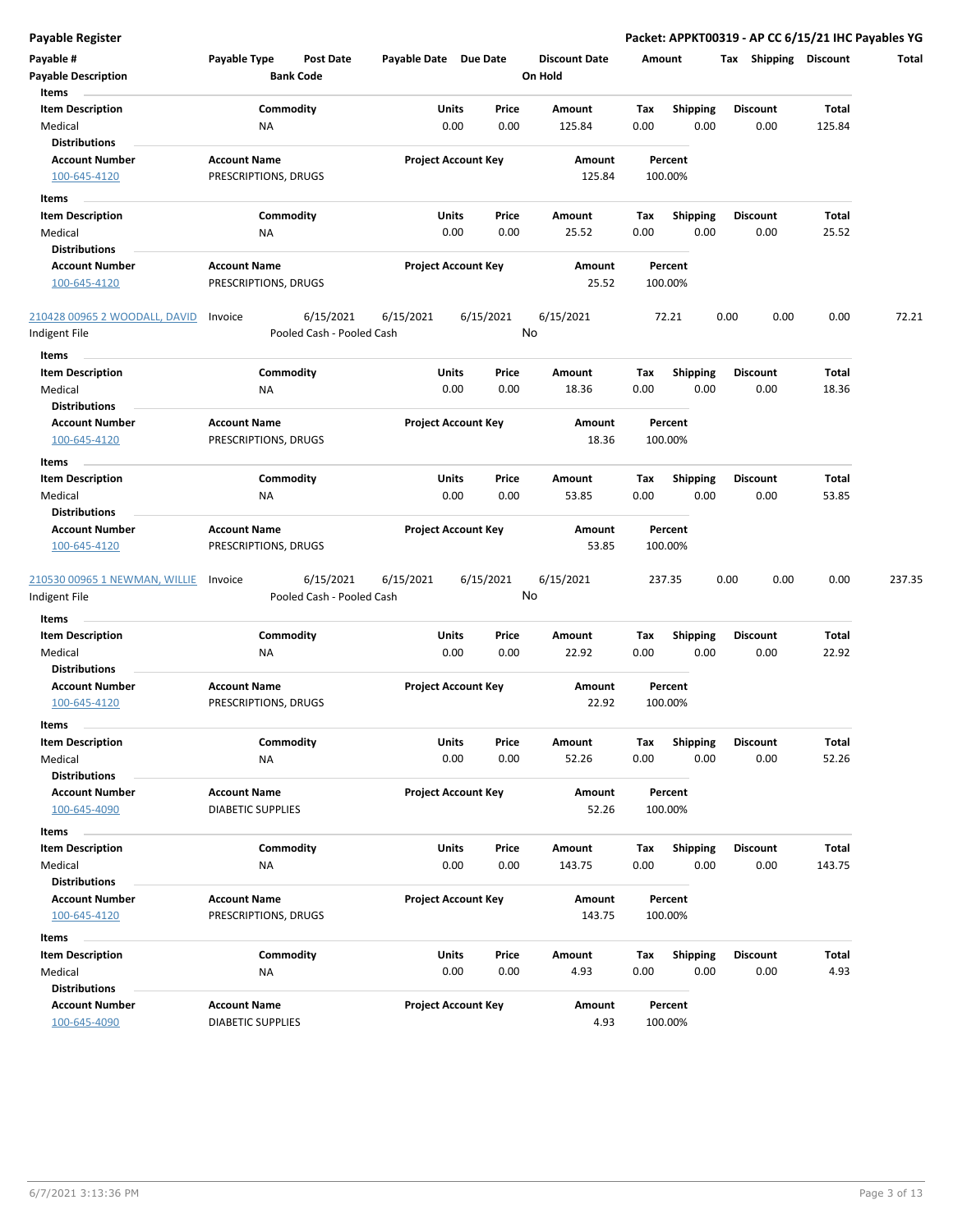| <b>Payable Register</b>                                 |                                                 |                                        |                            |               |                 |                                 |                    |                         |      |                         | Packet: APPKT00319 - AP CC 6/15/21 IHC Payables YG |        |
|---------------------------------------------------------|-------------------------------------------------|----------------------------------------|----------------------------|---------------|-----------------|---------------------------------|--------------------|-------------------------|------|-------------------------|----------------------------------------------------|--------|
| Payable #<br><b>Payable Description</b>                 | Payable Type                                    | <b>Post Date</b><br><b>Bank Code</b>   | Payable Date Due Date      |               |                 | <b>Discount Date</b><br>On Hold | Amount             |                         |      | Tax Shipping Discount   |                                                    | Total  |
| Items                                                   |                                                 |                                        |                            |               |                 |                                 |                    |                         |      |                         |                                                    |        |
| <b>Item Description</b><br>Medical<br>Distributions     | Commodity<br>ΝA                                 |                                        |                            | Units<br>0.00 | Price<br>0.00   | Amount<br>13.49                 | Tax<br>0.00        | <b>Shipping</b><br>0.00 |      | <b>Discount</b><br>0.00 | Total<br>13.49                                     |        |
| <b>Account Number</b>                                   | <b>Account Name</b>                             |                                        | <b>Project Account Key</b> |               |                 | Amount                          | Percent            |                         |      |                         |                                                    |        |
| 100-645-4120                                            | PRESCRIPTIONS, DRUGS                            |                                        |                            |               |                 | 13.49                           | 100.00%            |                         |      |                         |                                                    |        |
| 211009 00965 8 EICHMAN JR, WIL                          | Invoice                                         | 6/15/2021                              | 6/15/2021                  |               | 6/15/2021       | 6/15/2021                       | 62.52              |                         | 0.00 | 0.00                    | 0.00                                               | 62.52  |
| Indigent File                                           |                                                 | Pooled Cash - Pooled Cash              |                            |               | No              |                                 |                    |                         |      |                         |                                                    |        |
| Items                                                   |                                                 |                                        |                            |               |                 |                                 |                    |                         |      |                         |                                                    |        |
| <b>Item Description</b>                                 | Commodity                                       |                                        |                            | Units         | Price           | Amount                          | Tax                | <b>Shipping</b>         |      | <b>Discount</b>         | Total                                              |        |
| Medical                                                 | ΝA                                              |                                        |                            | 0.00          | 0.00            | 62.52                           | 0.00               | 0.00                    |      | 0.00                    | 62.52                                              |        |
| <b>Distributions</b>                                    |                                                 |                                        |                            |               |                 |                                 |                    |                         |      |                         |                                                    |        |
| <b>Account Number</b>                                   | <b>Account Name</b>                             |                                        | <b>Project Account Key</b> |               |                 | Amount                          | Percent            |                         |      |                         |                                                    |        |
| 100-645-4120                                            | PRESCRIPTIONS, DRUGS                            |                                        |                            |               |                 | 62.52                           | 100.00%            |                         |      |                         |                                                    |        |
| 211216 00965 9 CLEMENT, EUGENE Invoice<br>Indigent File |                                                 | 6/15/2021<br>Pooled Cash - Pooled Cash | 6/15/2021                  |               | 6/15/2021<br>No | 6/15/2021                       | 115.44             |                         | 0.00 | 0.00                    | 0.00                                               | 115.44 |
| Items                                                   |                                                 |                                        |                            |               |                 |                                 |                    |                         |      |                         |                                                    |        |
| <b>Item Description</b>                                 | Commodity                                       |                                        |                            | Units         | Price           | Amount                          | Tax                | <b>Shipping</b>         |      | <b>Discount</b>         | Total                                              |        |
| Medical                                                 | NA                                              |                                        |                            | 0.00          | 0.00            | 115.44                          | 0.00               | 0.00                    |      | 0.00                    | 115.44                                             |        |
| <b>Distributions</b>                                    |                                                 |                                        |                            |               |                 |                                 |                    |                         |      |                         |                                                    |        |
| <b>Account Number</b><br>100-645-4120                   | <b>Account Name</b><br>PRESCRIPTIONS, DRUGS     |                                        | <b>Project Account Key</b> |               |                 | Amount<br>115.44                | Percent<br>100.00% |                         |      |                         |                                                    |        |
| 930026 00965 85 ROBERTS, MELIS                          | Invoice                                         | 6/15/2021                              | 6/15/2021                  |               | 6/15/2021       | 6/15/2021                       | 131.15             |                         | 0.00 | 0.00                    | 0.00                                               | 131.15 |
| Indigent File                                           |                                                 | Pooled Cash - Pooled Cash              |                            |               | No              |                                 |                    |                         |      |                         |                                                    |        |
| Items                                                   |                                                 |                                        |                            |               |                 |                                 |                    |                         |      |                         |                                                    |        |
| <b>Item Description</b>                                 | Commodity                                       |                                        |                            | Units         | Price           | Amount                          | Tax                | <b>Shipping</b>         |      | <b>Discount</b>         | Total                                              |        |
| Medical                                                 | NA                                              |                                        |                            | 0.00          | 0.00            | 131.15                          | 0.00               | 0.00                    |      | 0.00                    | 131.15                                             |        |
| <b>Distributions</b>                                    |                                                 |                                        |                            |               |                 |                                 |                    |                         |      |                         |                                                    |        |
| <b>Account Number</b>                                   | <b>Account Name</b>                             |                                        | <b>Project Account Key</b> |               |                 | <b>Amount</b>                   | Percent            |                         |      |                         |                                                    |        |
| 100-645-4120                                            | PRESCRIPTIONS, DRUGS                            |                                        |                            |               |                 | 131.15                          | 100.00%            |                         |      |                         |                                                    |        |
| Vendor: 01206 - DERMATOLOGY ASSOC OF DENISON PLLC       |                                                 |                                        |                            |               |                 |                                 |                    |                         |      | <b>Vendor Total:</b>    |                                                    | 42.99  |
| 930026 01206 2 ROBERTS, MELISS<br>Indigent File         | Invoice                                         | 6/15/2021<br>Pooled Cash - Pooled Cash | 6/15/2021                  |               | 6/15/2021<br>No | 6/15/2021                       | 42.99              |                         | 0.00 | 0.00                    | 0.00                                               | 42.99  |
| Items                                                   |                                                 |                                        |                            |               |                 |                                 |                    |                         |      |                         |                                                    |        |
| <b>Item Description</b><br>Medical                      | Commodity                                       |                                        |                            | Units<br>0.00 | Price           | Amount<br>42.99                 | Tax<br>0.00        | <b>Shipping</b><br>0.00 |      | <b>Discount</b><br>0.00 | Total<br>42.99                                     |        |
| <b>Distributions</b>                                    | ΝA                                              |                                        |                            |               | 0.00            |                                 |                    |                         |      |                         |                                                    |        |
| <b>Account Number</b><br>100-645-4110                   | <b>Account Name</b><br>PHYSICIAN, NON-EMERGENCY |                                        | <b>Project Account Key</b> |               |                 | Amount<br>42.99                 | Percent<br>100.00% |                         |      |                         |                                                    |        |
| Vendor: 01107 - HUNT REGIONAL MEDICAL CENTER            |                                                 |                                        |                            |               |                 |                                 |                    |                         |      | <b>Vendor Total:</b>    |                                                    | 61.91  |
| 211114 01107 2 SCOTT, MARK BRI                          | Invoice                                         | 6/15/2021                              | 6/15/2021                  |               | 6/15/2021       | 6/15/2021                       | 61.91              |                         | 0.00 | 0.00                    | 0.00                                               | 61.91  |
| Indigent File<br>Items                                  |                                                 | Pooled Cash - Pooled Cash              |                            |               | No              |                                 |                    |                         |      |                         |                                                    |        |
| <b>Item Description</b>                                 | Commodity                                       |                                        |                            | Units         | Price           | Amount                          | Tax                | <b>Shipping</b>         |      | <b>Discount</b>         | Total                                              |        |
| Medical                                                 | ΝA                                              |                                        |                            | 0.00          | 0.00            | 61.91                           | 0.00               | 0.00                    |      | 0.00                    | 61.91                                              |        |
| <b>Distributions</b>                                    |                                                 |                                        |                            |               |                 |                                 |                    |                         |      |                         |                                                    |        |
| <b>Account Number</b><br>100-645-4140                   | <b>Account Name</b><br>HOSPITAL, OUTPATIENT     |                                        | <b>Project Account Key</b> |               |                 | Amount<br>61.91                 | Percent<br>100.00% |                         |      |                         |                                                    |        |
| Vendor: 00510 - LABORATORY CORP. OF AMERICA             |                                                 |                                        |                            |               |                 |                                 |                    |                         |      | <b>Vendor Total:</b>    |                                                    | 57.26  |
| 210530 00510 1 NEWMAN, WILLIE Invoice                   |                                                 | 6/15/2021                              | 6/15/2021                  |               | 6/15/2021       | 6/15/2021                       | 57.26              |                         | 0.00 | 0.00                    | 0.00                                               | 57.26  |
| Indigent File                                           |                                                 | Pooled Cash - Pooled Cash              |                            |               | No              |                                 |                    |                         |      |                         |                                                    |        |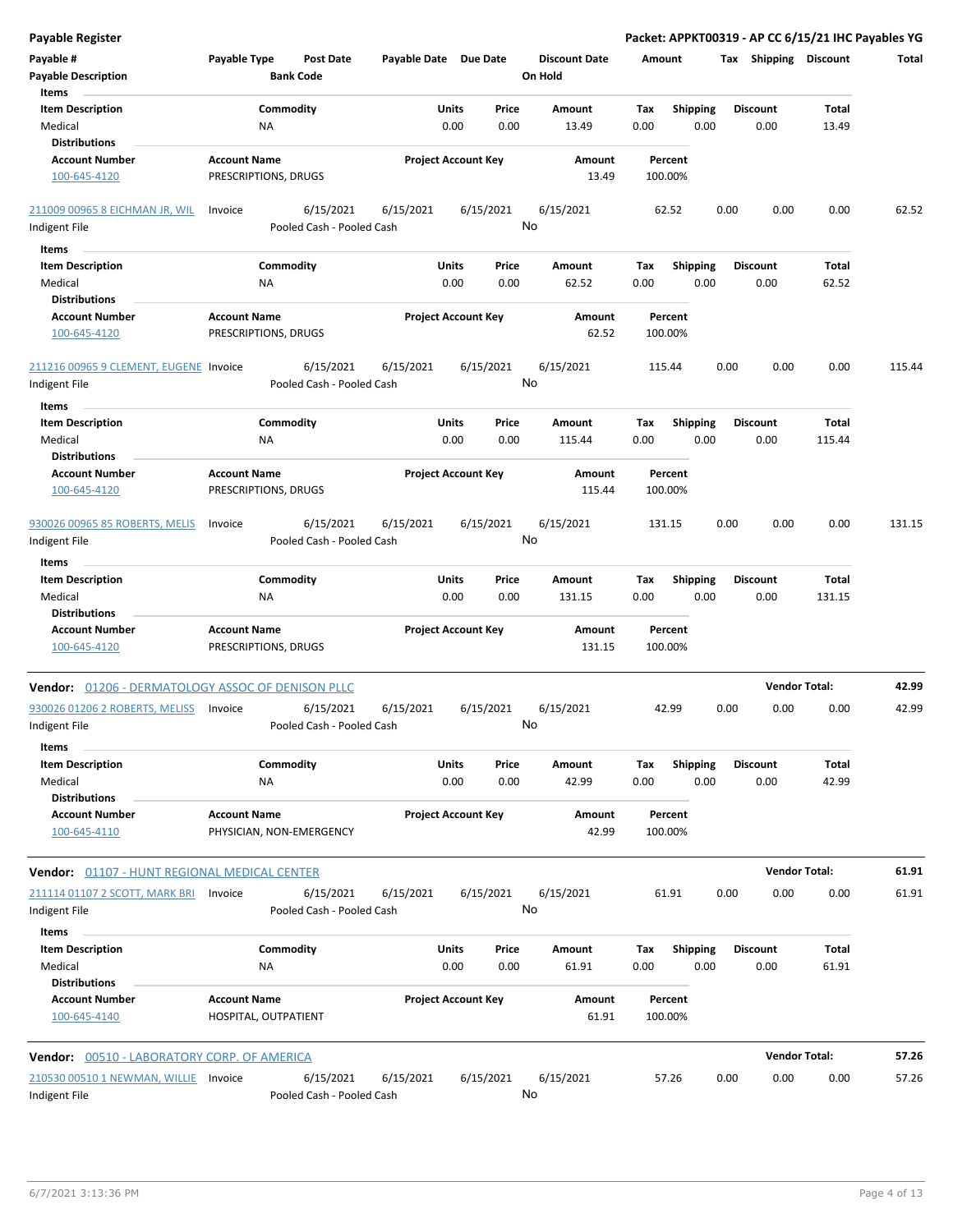**Payable Register Packet: APPKT00319 - AP CC 6/15/21 IHC Payables YG**

| Payable #                                            | Payable Type        | <b>Post Date</b>          |           | Payable Date Due Date      |       |           | <b>Discount Date</b> |          | Amount          | Tax  | Shipping        | <b>Discount</b>      | Total     |
|------------------------------------------------------|---------------------|---------------------------|-----------|----------------------------|-------|-----------|----------------------|----------|-----------------|------|-----------------|----------------------|-----------|
| <b>Payable Description</b>                           |                     | <b>Bank Code</b>          |           |                            |       |           | On Hold              |          |                 |      |                 |                      |           |
| Items<br><b>Item Description</b>                     |                     | Commodity                 |           |                            | Units | Price     | Amount               | Tax      | <b>Shipping</b> |      | <b>Discount</b> | Total                |           |
| Medical                                              | ΝA                  |                           |           |                            | 0.00  | 0.00      | 28.64                | 0.00     | 0.00            |      | 0.00            | 28.64                |           |
| <b>Distributions</b>                                 |                     |                           |           |                            |       |           |                      |          |                 |      |                 |                      |           |
| <b>Account Number</b>                                | <b>Account Name</b> |                           |           | <b>Project Account Key</b> |       |           | Amount               |          | Percent         |      |                 |                      |           |
| 100-645-4150                                         | LABORATORY/X-RAY    |                           |           |                            |       |           | 28.64                |          | 100.00%         |      |                 |                      |           |
| Items                                                |                     |                           |           |                            |       |           |                      |          |                 |      |                 |                      |           |
| <b>Item Description</b>                              |                     | Commodity                 |           |                            | Units | Price     | Amount               | Тах      | <b>Shipping</b> |      | <b>Discount</b> | Total                |           |
| Medical                                              | NA                  |                           |           |                            | 0.00  | 0.00      | 11.25                | 0.00     | 0.00            |      | 0.00            | 11.25                |           |
| <b>Distributions</b>                                 |                     |                           |           |                            |       |           |                      |          |                 |      |                 |                      |           |
| <b>Account Number</b>                                | <b>Account Name</b> |                           |           | <b>Project Account Key</b> |       |           | <b>Amount</b>        |          | Percent         |      |                 |                      |           |
| 100-645-4150                                         | LABORATORY/X-RAY    |                           |           |                            |       |           | 11.25                |          | 100.00%         |      |                 |                      |           |
| Items                                                |                     |                           |           |                            |       |           |                      |          |                 |      |                 |                      |           |
| <b>Item Description</b>                              |                     | Commodity                 |           |                            | Units | Price     | Amount               | Tax      | <b>Shipping</b> |      | <b>Discount</b> | Total                |           |
| Medical                                              | NA                  |                           |           |                            | 0.00  | 0.00      | 4.86                 | 0.00     | 0.00            |      | 0.00            | 4.86                 |           |
| <b>Distributions</b>                                 |                     |                           |           |                            |       |           |                      |          |                 |      |                 |                      |           |
| <b>Account Number</b>                                | <b>Account Name</b> |                           |           | <b>Project Account Key</b> |       |           | Amount               |          | Percent         |      |                 |                      |           |
| 100-645-4150                                         | LABORATORY/X-RAY    |                           |           |                            |       |           | 4.86                 |          | 100.00%         |      |                 |                      |           |
| Items                                                |                     |                           |           |                            |       |           |                      |          |                 |      |                 |                      |           |
| <b>Item Description</b>                              |                     | Commodity                 |           |                            | Units | Price     | Amount               | Tax      | <b>Shipping</b> |      | <b>Discount</b> | Total                |           |
| Medical                                              | ΝA                  |                           |           |                            | 0.00  | 0.00      | 4.35                 | 0.00     | 0.00            |      | 0.00            | 4.35                 |           |
| <b>Distributions</b>                                 |                     |                           |           |                            |       |           |                      |          |                 |      |                 |                      |           |
| <b>Account Number</b>                                | <b>Account Name</b> |                           |           | <b>Project Account Key</b> |       |           | Amount               |          | Percent         |      |                 |                      |           |
| 100-645-4150                                         | LABORATORY/X-RAY    |                           |           |                            |       |           | 4.35                 |          | 100.00%         |      |                 |                      |           |
| Items                                                |                     |                           |           |                            |       |           |                      |          |                 |      |                 |                      |           |
| <b>Item Description</b>                              |                     | Commodity                 |           |                            | Units | Price     | Amount               | Tax      | <b>Shipping</b> |      | <b>Discount</b> | Total                |           |
| Medical                                              | <b>NA</b>           |                           |           |                            | 0.00  | 0.00      | 8.16                 | 0.00     | 0.00            |      | 0.00            | 8.16                 |           |
| <b>Distributions</b>                                 |                     |                           |           |                            |       |           |                      |          |                 |      |                 |                      |           |
| <b>Account Number</b>                                | <b>Account Name</b> |                           |           | <b>Project Account Key</b> |       |           | Amount               |          | Percent         |      |                 |                      |           |
| 100-645-4150                                         | LABORATORY/X-RAY    |                           |           |                            |       |           | 8.16                 |          | 100.00%         |      |                 |                      |           |
| Vendor: 01147 - MEDICAL CENTER OF MCKINNEY           |                     |                           |           |                            |       |           |                      |          |                 |      |                 | <b>Vendor Total:</b> | 12,000.00 |
| 210324 01147 1 BRESHERS, KELLI                       | Invoice             |                           | 6/15/2021 | 6/15/2021                  |       | 6/15/2021 | 6/15/2021            | 3,500.00 |                 | 0.00 | 0.00            | 0.00                 | 3,500.00  |
| Indigent File                                        |                     | Pooled Cash - Pooled Cash |           |                            |       |           | No                   |          |                 |      |                 |                      |           |
| Items                                                |                     |                           |           |                            |       |           |                      |          |                 |      |                 |                      |           |
| <b>Item Description</b>                              |                     | Commodity                 |           |                            | Units | Price     | Amount               | Tax      | <b>Shipping</b> |      | <b>Discount</b> | Total                |           |
| Medical                                              | ΝA                  |                           |           |                            | 0.00  | 0.00      | 3,500.00             | 0.00     | 0.00            |      | 0.00            | 3,500.00             |           |
| <b>Distributions</b>                                 |                     |                           |           |                            |       |           |                      |          |                 |      |                 |                      |           |
| <b>Account Number</b>                                | <b>Account Name</b> |                           |           | <b>Project Account Key</b> |       |           | <b>Amount</b>        |          | Percent         |      |                 |                      |           |
| 100-645-4130                                         | HOSPITAL, INPATIENT |                           |           |                            |       |           | 3,500.00             |          | 100.00%         |      |                 |                      |           |
| 210324 01147 2 BRESHERS, KELLI                       | Invoice             |                           | 6/15/2021 | 6/15/2021                  |       | 6/15/2021 | 6/15/2021            | 8,500.00 |                 | 0.00 | 0.00            | 0.00                 | 8,500.00  |
| Indigent File                                        |                     | Pooled Cash - Pooled Cash |           |                            |       |           | No                   |          |                 |      |                 |                      |           |
| Items                                                |                     |                           |           |                            |       |           |                      |          |                 |      |                 |                      |           |
| <b>Item Description</b>                              |                     | Commodity                 |           |                            | Units | Price     | Amount               | Tax      | Shipping        |      | <b>Discount</b> | <b>Total</b>         |           |
| Medical                                              | ΝA                  |                           |           |                            | 0.00  | 0.00      | 8,500.00             | 0.00     | 0.00            |      | 0.00            | 8,500.00             |           |
| <b>Distributions</b>                                 |                     |                           |           |                            |       |           |                      |          |                 |      |                 |                      |           |
| <b>Account Number</b>                                | <b>Account Name</b> |                           |           | <b>Project Account Key</b> |       |           | Amount               |          | Percent         |      |                 |                      |           |
| 100-645-4130                                         | HOSPITAL, INPATIENT |                           |           |                            |       |           | 8,500.00             |          | 100.00%         |      |                 |                      |           |
| Vendor: 01231 - North Texas Comprehensive Cardiology |                     |                           |           |                            |       |           |                      |          |                 |      |                 | <b>Vendor Total:</b> | 42.99     |
| 130819 01231 8 PLESS, HELEN ED                       | Invoice             |                           | 6/15/2021 | 6/15/2021                  |       | 6/15/2021 | 6/15/2021            |          | 42.99           | 0.00 | 0.00            | 0.00                 | 42.99     |
|                                                      |                     |                           |           |                            |       |           |                      |          |                 |      |                 |                      |           |

Indigent File **Pooled Cash - Pooled Cash** 

No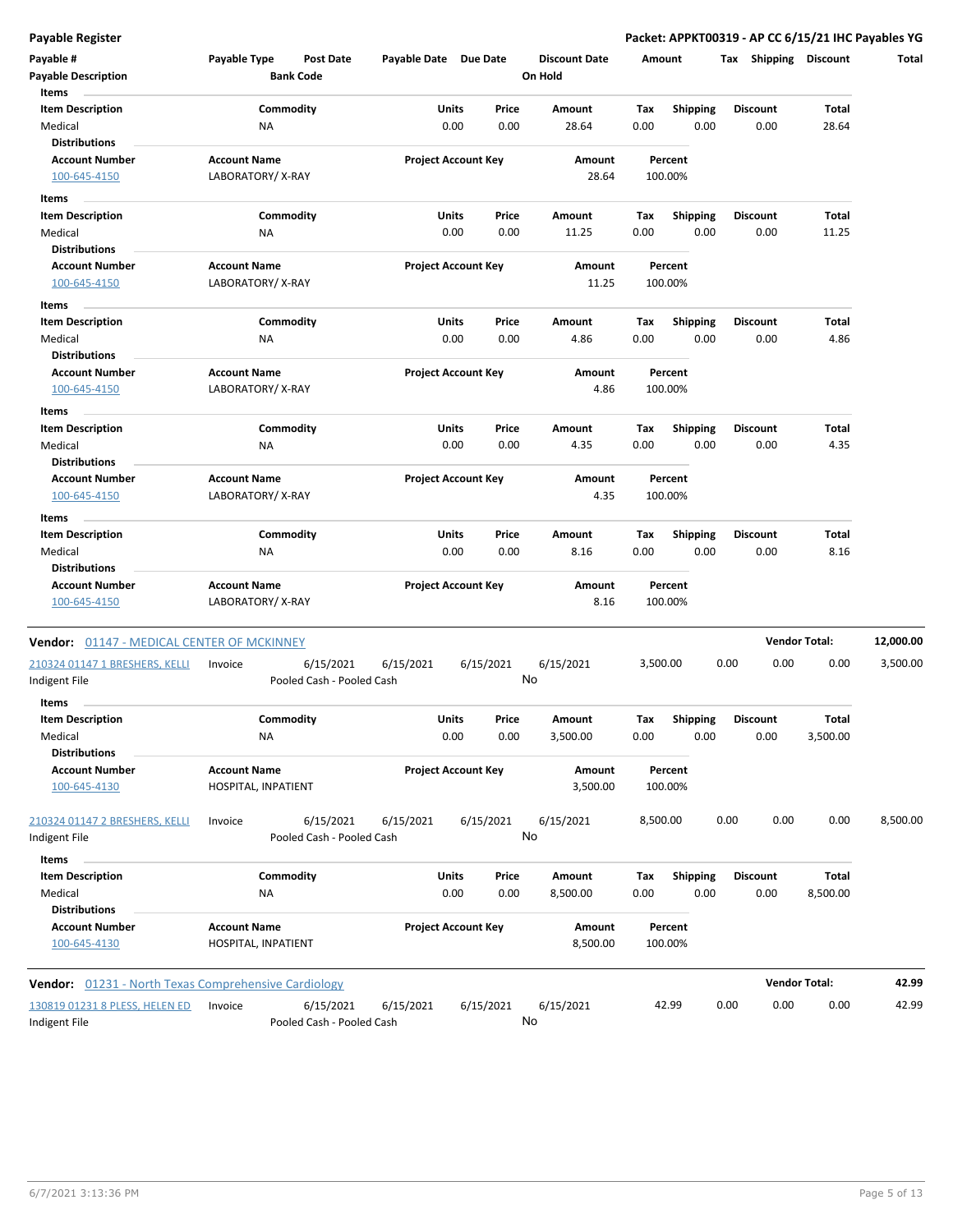| Payable #<br>Payable Type<br><b>Post Date</b><br>Payable Date Due Date<br>Tax Shipping Discount<br><b>Discount Date</b><br>Amount<br>Total<br><b>Bank Code</b><br>On Hold<br><b>Payable Description</b><br>Items<br><b>Item Description</b><br>Commodity<br>Units<br>Price<br><b>Shipping</b><br><b>Discount</b><br><b>Total</b><br>Amount<br>Tax<br>Medical<br>0.00<br>0.00<br>42.99<br>0.00<br>0.00<br>0.00<br>42.99<br>ΝA<br><b>Distributions</b><br><b>Project Account Key</b><br><b>Account Number</b><br><b>Account Name</b><br>Amount<br>Percent<br>42.99<br>100-645-4110<br>PHYSICIAN, NON-EMERGENCY<br>100.00%<br><b>Vendor Total:</b><br>Vendor: 01244 - North Texas ID PA<br>6/15/2021<br>6/15/2021<br>6/15/2021<br>6/15/2021<br>44.57<br>0.00<br>0.00<br>0.00<br>Invoice<br>No<br>Pooled Cash - Pooled Cash<br>Indigent File<br>Items<br>Commodity<br>Units<br>Price<br>Total<br><b>Item Description</b><br>Amount<br>Tax<br><b>Shipping</b><br><b>Discount</b><br>0.00<br>0.00<br>0.00<br>Medical<br>0.00<br>44.57<br>0.00<br>44.57<br>ΝA<br><b>Distributions</b><br><b>Project Account Key</b><br><b>Account Number</b><br><b>Account Name</b><br>Amount<br>Percent<br>44.57<br>100.00%<br>100-645-4110<br>PHYSICIAN, NON-EMERGENCY<br>72.25<br><b>Vendor Total:</b><br>Vendor: 01257 - Orthopedic Institute<br>6/15/2021<br>6/15/2021<br>6/15/2021<br>SO40703 01257 1 ANDERTON, RUB) Invoice<br>6/15/2021<br>72.25<br>0.00<br>0.00<br>0.00<br>72.25<br>No<br>Pooled Cash - Pooled Cash<br>Items<br>Commodity<br>Units<br><b>Item Description</b><br>Price<br>Amount<br>Tax<br><b>Shipping</b><br><b>Discount</b><br>Total<br>Medical<br>0.00<br>0.00<br>50.06<br>0.00<br>0.00<br>0.00<br>50.06<br>ΝA<br><b>Distributions</b><br><b>Account Name</b><br><b>Project Account Key</b><br><b>Account Number</b><br>Amount<br>Percent<br>100-565-4050<br>PRISONER MEDICAL<br>50.06<br>100.00%<br>Items<br><b>Item Description</b><br>Commodity<br>Units<br>Price<br>Amount<br>Tax<br><b>Shipping</b><br><b>Discount</b><br>Total<br>Medical<br>0.00<br>0.00<br>22.19<br>0.00<br>0.00<br>0.00<br>22.19<br>ΝA<br><b>Distributions</b><br><b>Project Account Key</b><br><b>Account Number</b><br><b>Account Name</b><br>Amount<br>Percent<br>PRISONER MEDICAL<br>22.19<br>100-565-4050<br>100.00%<br><b>Vendor Total:</b><br>164.54<br><b>Vendor:</b> 01189 - PROPATH SERVICES, LLP<br>210427 01189 1 SNOW, JERRY DEW Invoice<br>6/15/2021<br>6/15/2021<br>6/15/2021<br>6/15/2021<br>164.54<br>0.00<br>0.00<br>0.00<br>164.54<br>No<br>Indigent File<br>Pooled Cash - Pooled Cash<br>Items<br><b>Total</b><br><b>Item Description</b><br>Commodity<br>Units<br>Price<br>Amount<br>Tax<br>Shipping<br><b>Discount</b><br>Medical<br>0.00<br>0.00<br>0.00<br>0.00<br>136.50<br>ΝA<br>0.00<br>136.50<br><b>Distributions</b><br><b>Account Number</b><br><b>Account Name</b><br><b>Project Account Key</b><br>Amount<br>Percent<br>PHYSICIAN, NON-EMERGENCY<br>136.50<br>100.00%<br>100-645-4110<br>Items<br><b>Item Description</b><br>Commodity<br>Units<br>Price<br><b>Shipping</b><br>Amount<br>Tax<br><b>Discount</b><br>Total<br>0.00<br>0.00<br>0.00<br>Medical<br>ΝA<br>0.00<br>19.43<br>0.00<br>19.43<br><b>Distributions</b><br><b>Account Name</b><br><b>Project Account Key</b><br><b>Account Number</b><br>Amount<br>Percent<br>PHYSICIAN, NON-EMERGENCY<br>19.43<br>100.00%<br>100-645-4110<br>Items<br><b>Item Description</b><br>Commodity<br><b>Units</b><br>Price<br>Shipping<br><b>Discount</b><br>Total<br>Amount<br>Tax<br>0.00<br>8.61<br>Medical<br>NA<br>0.00<br>0.00<br>8.61<br>0.00<br>0.00<br><b>Distributions</b><br><b>Account Number</b><br><b>Account Name</b><br><b>Project Account Key</b><br>Amount<br>Percent<br>100-645-4110<br>PHYSICIAN, NON-EMERGENCY<br>8.61<br>100.00%<br><b>Vendor Total:</b><br><b>Vendor: 01215 - QUESTCARE INTENSIVISTS, PLLC</b><br>6/15/2021<br>6/15/2021<br>6/15/2021<br>6/15/2021<br>0.00<br>0.00<br>0.00<br>Invoice<br>119.90<br>No<br>Indigent File<br>Pooled Cash - Pooled Cash | <b>Payable Register</b>        |  |  |  | Packet: APPKT00319 - AP CC 6/15/21 IHC Payables YG |  |
|--------------------------------------------------------------------------------------------------------------------------------------------------------------------------------------------------------------------------------------------------------------------------------------------------------------------------------------------------------------------------------------------------------------------------------------------------------------------------------------------------------------------------------------------------------------------------------------------------------------------------------------------------------------------------------------------------------------------------------------------------------------------------------------------------------------------------------------------------------------------------------------------------------------------------------------------------------------------------------------------------------------------------------------------------------------------------------------------------------------------------------------------------------------------------------------------------------------------------------------------------------------------------------------------------------------------------------------------------------------------------------------------------------------------------------------------------------------------------------------------------------------------------------------------------------------------------------------------------------------------------------------------------------------------------------------------------------------------------------------------------------------------------------------------------------------------------------------------------------------------------------------------------------------------------------------------------------------------------------------------------------------------------------------------------------------------------------------------------------------------------------------------------------------------------------------------------------------------------------------------------------------------------------------------------------------------------------------------------------------------------------------------------------------------------------------------------------------------------------------------------------------------------------------------------------------------------------------------------------------------------------------------------------------------------------------------------------------------------------------------------------------------------------------------------------------------------------------------------------------------------------------------------------------------------------------------------------------------------------------------------------------------------------------------------------------------------------------------------------------------------------------------------------------------------------------------------------------------------------------------------------------------------------------------------------------------------------------------------------------------------------------------------------------------------------------------------------------------------------------------------------------------------------------------------------------------------------------------------------------------------------------------------------------------------------------------------------------------------------------------------------------------------------------------------------------------------------------------------------------------------------------------------------------------------------------------------------------------------------------------------------------------------------------------------------|--------------------------------|--|--|--|----------------------------------------------------|--|
|                                                                                                                                                                                                                                                                                                                                                                                                                                                                                                                                                                                                                                                                                                                                                                                                                                                                                                                                                                                                                                                                                                                                                                                                                                                                                                                                                                                                                                                                                                                                                                                                                                                                                                                                                                                                                                                                                                                                                                                                                                                                                                                                                                                                                                                                                                                                                                                                                                                                                                                                                                                                                                                                                                                                                                                                                                                                                                                                                                                                                                                                                                                                                                                                                                                                                                                                                                                                                                                                                                                                                                                                                                                                                                                                                                                                                                                                                                                                                                                                                                                        |                                |  |  |  |                                                    |  |
|                                                                                                                                                                                                                                                                                                                                                                                                                                                                                                                                                                                                                                                                                                                                                                                                                                                                                                                                                                                                                                                                                                                                                                                                                                                                                                                                                                                                                                                                                                                                                                                                                                                                                                                                                                                                                                                                                                                                                                                                                                                                                                                                                                                                                                                                                                                                                                                                                                                                                                                                                                                                                                                                                                                                                                                                                                                                                                                                                                                                                                                                                                                                                                                                                                                                                                                                                                                                                                                                                                                                                                                                                                                                                                                                                                                                                                                                                                                                                                                                                                                        |                                |  |  |  |                                                    |  |
|                                                                                                                                                                                                                                                                                                                                                                                                                                                                                                                                                                                                                                                                                                                                                                                                                                                                                                                                                                                                                                                                                                                                                                                                                                                                                                                                                                                                                                                                                                                                                                                                                                                                                                                                                                                                                                                                                                                                                                                                                                                                                                                                                                                                                                                                                                                                                                                                                                                                                                                                                                                                                                                                                                                                                                                                                                                                                                                                                                                                                                                                                                                                                                                                                                                                                                                                                                                                                                                                                                                                                                                                                                                                                                                                                                                                                                                                                                                                                                                                                                                        |                                |  |  |  |                                                    |  |
|                                                                                                                                                                                                                                                                                                                                                                                                                                                                                                                                                                                                                                                                                                                                                                                                                                                                                                                                                                                                                                                                                                                                                                                                                                                                                                                                                                                                                                                                                                                                                                                                                                                                                                                                                                                                                                                                                                                                                                                                                                                                                                                                                                                                                                                                                                                                                                                                                                                                                                                                                                                                                                                                                                                                                                                                                                                                                                                                                                                                                                                                                                                                                                                                                                                                                                                                                                                                                                                                                                                                                                                                                                                                                                                                                                                                                                                                                                                                                                                                                                                        |                                |  |  |  |                                                    |  |
|                                                                                                                                                                                                                                                                                                                                                                                                                                                                                                                                                                                                                                                                                                                                                                                                                                                                                                                                                                                                                                                                                                                                                                                                                                                                                                                                                                                                                                                                                                                                                                                                                                                                                                                                                                                                                                                                                                                                                                                                                                                                                                                                                                                                                                                                                                                                                                                                                                                                                                                                                                                                                                                                                                                                                                                                                                                                                                                                                                                                                                                                                                                                                                                                                                                                                                                                                                                                                                                                                                                                                                                                                                                                                                                                                                                                                                                                                                                                                                                                                                                        |                                |  |  |  |                                                    |  |
| 44.57<br>44.57<br>359.98<br>119.90                                                                                                                                                                                                                                                                                                                                                                                                                                                                                                                                                                                                                                                                                                                                                                                                                                                                                                                                                                                                                                                                                                                                                                                                                                                                                                                                                                                                                                                                                                                                                                                                                                                                                                                                                                                                                                                                                                                                                                                                                                                                                                                                                                                                                                                                                                                                                                                                                                                                                                                                                                                                                                                                                                                                                                                                                                                                                                                                                                                                                                                                                                                                                                                                                                                                                                                                                                                                                                                                                                                                                                                                                                                                                                                                                                                                                                                                                                                                                                                                                     |                                |  |  |  |                                                    |  |
|                                                                                                                                                                                                                                                                                                                                                                                                                                                                                                                                                                                                                                                                                                                                                                                                                                                                                                                                                                                                                                                                                                                                                                                                                                                                                                                                                                                                                                                                                                                                                                                                                                                                                                                                                                                                                                                                                                                                                                                                                                                                                                                                                                                                                                                                                                                                                                                                                                                                                                                                                                                                                                                                                                                                                                                                                                                                                                                                                                                                                                                                                                                                                                                                                                                                                                                                                                                                                                                                                                                                                                                                                                                                                                                                                                                                                                                                                                                                                                                                                                                        |                                |  |  |  |                                                    |  |
|                                                                                                                                                                                                                                                                                                                                                                                                                                                                                                                                                                                                                                                                                                                                                                                                                                                                                                                                                                                                                                                                                                                                                                                                                                                                                                                                                                                                                                                                                                                                                                                                                                                                                                                                                                                                                                                                                                                                                                                                                                                                                                                                                                                                                                                                                                                                                                                                                                                                                                                                                                                                                                                                                                                                                                                                                                                                                                                                                                                                                                                                                                                                                                                                                                                                                                                                                                                                                                                                                                                                                                                                                                                                                                                                                                                                                                                                                                                                                                                                                                                        |                                |  |  |  |                                                    |  |
|                                                                                                                                                                                                                                                                                                                                                                                                                                                                                                                                                                                                                                                                                                                                                                                                                                                                                                                                                                                                                                                                                                                                                                                                                                                                                                                                                                                                                                                                                                                                                                                                                                                                                                                                                                                                                                                                                                                                                                                                                                                                                                                                                                                                                                                                                                                                                                                                                                                                                                                                                                                                                                                                                                                                                                                                                                                                                                                                                                                                                                                                                                                                                                                                                                                                                                                                                                                                                                                                                                                                                                                                                                                                                                                                                                                                                                                                                                                                                                                                                                                        | 210324 01244 4 BRESHERS, KELLI |  |  |  |                                                    |  |
|                                                                                                                                                                                                                                                                                                                                                                                                                                                                                                                                                                                                                                                                                                                                                                                                                                                                                                                                                                                                                                                                                                                                                                                                                                                                                                                                                                                                                                                                                                                                                                                                                                                                                                                                                                                                                                                                                                                                                                                                                                                                                                                                                                                                                                                                                                                                                                                                                                                                                                                                                                                                                                                                                                                                                                                                                                                                                                                                                                                                                                                                                                                                                                                                                                                                                                                                                                                                                                                                                                                                                                                                                                                                                                                                                                                                                                                                                                                                                                                                                                                        |                                |  |  |  |                                                    |  |
|                                                                                                                                                                                                                                                                                                                                                                                                                                                                                                                                                                                                                                                                                                                                                                                                                                                                                                                                                                                                                                                                                                                                                                                                                                                                                                                                                                                                                                                                                                                                                                                                                                                                                                                                                                                                                                                                                                                                                                                                                                                                                                                                                                                                                                                                                                                                                                                                                                                                                                                                                                                                                                                                                                                                                                                                                                                                                                                                                                                                                                                                                                                                                                                                                                                                                                                                                                                                                                                                                                                                                                                                                                                                                                                                                                                                                                                                                                                                                                                                                                                        |                                |  |  |  |                                                    |  |
|                                                                                                                                                                                                                                                                                                                                                                                                                                                                                                                                                                                                                                                                                                                                                                                                                                                                                                                                                                                                                                                                                                                                                                                                                                                                                                                                                                                                                                                                                                                                                                                                                                                                                                                                                                                                                                                                                                                                                                                                                                                                                                                                                                                                                                                                                                                                                                                                                                                                                                                                                                                                                                                                                                                                                                                                                                                                                                                                                                                                                                                                                                                                                                                                                                                                                                                                                                                                                                                                                                                                                                                                                                                                                                                                                                                                                                                                                                                                                                                                                                                        |                                |  |  |  |                                                    |  |
|                                                                                                                                                                                                                                                                                                                                                                                                                                                                                                                                                                                                                                                                                                                                                                                                                                                                                                                                                                                                                                                                                                                                                                                                                                                                                                                                                                                                                                                                                                                                                                                                                                                                                                                                                                                                                                                                                                                                                                                                                                                                                                                                                                                                                                                                                                                                                                                                                                                                                                                                                                                                                                                                                                                                                                                                                                                                                                                                                                                                                                                                                                                                                                                                                                                                                                                                                                                                                                                                                                                                                                                                                                                                                                                                                                                                                                                                                                                                                                                                                                                        |                                |  |  |  |                                                    |  |
|                                                                                                                                                                                                                                                                                                                                                                                                                                                                                                                                                                                                                                                                                                                                                                                                                                                                                                                                                                                                                                                                                                                                                                                                                                                                                                                                                                                                                                                                                                                                                                                                                                                                                                                                                                                                                                                                                                                                                                                                                                                                                                                                                                                                                                                                                                                                                                                                                                                                                                                                                                                                                                                                                                                                                                                                                                                                                                                                                                                                                                                                                                                                                                                                                                                                                                                                                                                                                                                                                                                                                                                                                                                                                                                                                                                                                                                                                                                                                                                                                                                        |                                |  |  |  |                                                    |  |
|                                                                                                                                                                                                                                                                                                                                                                                                                                                                                                                                                                                                                                                                                                                                                                                                                                                                                                                                                                                                                                                                                                                                                                                                                                                                                                                                                                                                                                                                                                                                                                                                                                                                                                                                                                                                                                                                                                                                                                                                                                                                                                                                                                                                                                                                                                                                                                                                                                                                                                                                                                                                                                                                                                                                                                                                                                                                                                                                                                                                                                                                                                                                                                                                                                                                                                                                                                                                                                                                                                                                                                                                                                                                                                                                                                                                                                                                                                                                                                                                                                                        |                                |  |  |  |                                                    |  |
|                                                                                                                                                                                                                                                                                                                                                                                                                                                                                                                                                                                                                                                                                                                                                                                                                                                                                                                                                                                                                                                                                                                                                                                                                                                                                                                                                                                                                                                                                                                                                                                                                                                                                                                                                                                                                                                                                                                                                                                                                                                                                                                                                                                                                                                                                                                                                                                                                                                                                                                                                                                                                                                                                                                                                                                                                                                                                                                                                                                                                                                                                                                                                                                                                                                                                                                                                                                                                                                                                                                                                                                                                                                                                                                                                                                                                                                                                                                                                                                                                                                        |                                |  |  |  |                                                    |  |
|                                                                                                                                                                                                                                                                                                                                                                                                                                                                                                                                                                                                                                                                                                                                                                                                                                                                                                                                                                                                                                                                                                                                                                                                                                                                                                                                                                                                                                                                                                                                                                                                                                                                                                                                                                                                                                                                                                                                                                                                                                                                                                                                                                                                                                                                                                                                                                                                                                                                                                                                                                                                                                                                                                                                                                                                                                                                                                                                                                                                                                                                                                                                                                                                                                                                                                                                                                                                                                                                                                                                                                                                                                                                                                                                                                                                                                                                                                                                                                                                                                                        | Indigent File                  |  |  |  |                                                    |  |
|                                                                                                                                                                                                                                                                                                                                                                                                                                                                                                                                                                                                                                                                                                                                                                                                                                                                                                                                                                                                                                                                                                                                                                                                                                                                                                                                                                                                                                                                                                                                                                                                                                                                                                                                                                                                                                                                                                                                                                                                                                                                                                                                                                                                                                                                                                                                                                                                                                                                                                                                                                                                                                                                                                                                                                                                                                                                                                                                                                                                                                                                                                                                                                                                                                                                                                                                                                                                                                                                                                                                                                                                                                                                                                                                                                                                                                                                                                                                                                                                                                                        |                                |  |  |  |                                                    |  |
|                                                                                                                                                                                                                                                                                                                                                                                                                                                                                                                                                                                                                                                                                                                                                                                                                                                                                                                                                                                                                                                                                                                                                                                                                                                                                                                                                                                                                                                                                                                                                                                                                                                                                                                                                                                                                                                                                                                                                                                                                                                                                                                                                                                                                                                                                                                                                                                                                                                                                                                                                                                                                                                                                                                                                                                                                                                                                                                                                                                                                                                                                                                                                                                                                                                                                                                                                                                                                                                                                                                                                                                                                                                                                                                                                                                                                                                                                                                                                                                                                                                        |                                |  |  |  |                                                    |  |
|                                                                                                                                                                                                                                                                                                                                                                                                                                                                                                                                                                                                                                                                                                                                                                                                                                                                                                                                                                                                                                                                                                                                                                                                                                                                                                                                                                                                                                                                                                                                                                                                                                                                                                                                                                                                                                                                                                                                                                                                                                                                                                                                                                                                                                                                                                                                                                                                                                                                                                                                                                                                                                                                                                                                                                                                                                                                                                                                                                                                                                                                                                                                                                                                                                                                                                                                                                                                                                                                                                                                                                                                                                                                                                                                                                                                                                                                                                                                                                                                                                                        |                                |  |  |  |                                                    |  |
|                                                                                                                                                                                                                                                                                                                                                                                                                                                                                                                                                                                                                                                                                                                                                                                                                                                                                                                                                                                                                                                                                                                                                                                                                                                                                                                                                                                                                                                                                                                                                                                                                                                                                                                                                                                                                                                                                                                                                                                                                                                                                                                                                                                                                                                                                                                                                                                                                                                                                                                                                                                                                                                                                                                                                                                                                                                                                                                                                                                                                                                                                                                                                                                                                                                                                                                                                                                                                                                                                                                                                                                                                                                                                                                                                                                                                                                                                                                                                                                                                                                        |                                |  |  |  |                                                    |  |
|                                                                                                                                                                                                                                                                                                                                                                                                                                                                                                                                                                                                                                                                                                                                                                                                                                                                                                                                                                                                                                                                                                                                                                                                                                                                                                                                                                                                                                                                                                                                                                                                                                                                                                                                                                                                                                                                                                                                                                                                                                                                                                                                                                                                                                                                                                                                                                                                                                                                                                                                                                                                                                                                                                                                                                                                                                                                                                                                                                                                                                                                                                                                                                                                                                                                                                                                                                                                                                                                                                                                                                                                                                                                                                                                                                                                                                                                                                                                                                                                                                                        |                                |  |  |  |                                                    |  |
|                                                                                                                                                                                                                                                                                                                                                                                                                                                                                                                                                                                                                                                                                                                                                                                                                                                                                                                                                                                                                                                                                                                                                                                                                                                                                                                                                                                                                                                                                                                                                                                                                                                                                                                                                                                                                                                                                                                                                                                                                                                                                                                                                                                                                                                                                                                                                                                                                                                                                                                                                                                                                                                                                                                                                                                                                                                                                                                                                                                                                                                                                                                                                                                                                                                                                                                                                                                                                                                                                                                                                                                                                                                                                                                                                                                                                                                                                                                                                                                                                                                        |                                |  |  |  |                                                    |  |
|                                                                                                                                                                                                                                                                                                                                                                                                                                                                                                                                                                                                                                                                                                                                                                                                                                                                                                                                                                                                                                                                                                                                                                                                                                                                                                                                                                                                                                                                                                                                                                                                                                                                                                                                                                                                                                                                                                                                                                                                                                                                                                                                                                                                                                                                                                                                                                                                                                                                                                                                                                                                                                                                                                                                                                                                                                                                                                                                                                                                                                                                                                                                                                                                                                                                                                                                                                                                                                                                                                                                                                                                                                                                                                                                                                                                                                                                                                                                                                                                                                                        |                                |  |  |  |                                                    |  |
|                                                                                                                                                                                                                                                                                                                                                                                                                                                                                                                                                                                                                                                                                                                                                                                                                                                                                                                                                                                                                                                                                                                                                                                                                                                                                                                                                                                                                                                                                                                                                                                                                                                                                                                                                                                                                                                                                                                                                                                                                                                                                                                                                                                                                                                                                                                                                                                                                                                                                                                                                                                                                                                                                                                                                                                                                                                                                                                                                                                                                                                                                                                                                                                                                                                                                                                                                                                                                                                                                                                                                                                                                                                                                                                                                                                                                                                                                                                                                                                                                                                        |                                |  |  |  |                                                    |  |
|                                                                                                                                                                                                                                                                                                                                                                                                                                                                                                                                                                                                                                                                                                                                                                                                                                                                                                                                                                                                                                                                                                                                                                                                                                                                                                                                                                                                                                                                                                                                                                                                                                                                                                                                                                                                                                                                                                                                                                                                                                                                                                                                                                                                                                                                                                                                                                                                                                                                                                                                                                                                                                                                                                                                                                                                                                                                                                                                                                                                                                                                                                                                                                                                                                                                                                                                                                                                                                                                                                                                                                                                                                                                                                                                                                                                                                                                                                                                                                                                                                                        |                                |  |  |  |                                                    |  |
|                                                                                                                                                                                                                                                                                                                                                                                                                                                                                                                                                                                                                                                                                                                                                                                                                                                                                                                                                                                                                                                                                                                                                                                                                                                                                                                                                                                                                                                                                                                                                                                                                                                                                                                                                                                                                                                                                                                                                                                                                                                                                                                                                                                                                                                                                                                                                                                                                                                                                                                                                                                                                                                                                                                                                                                                                                                                                                                                                                                                                                                                                                                                                                                                                                                                                                                                                                                                                                                                                                                                                                                                                                                                                                                                                                                                                                                                                                                                                                                                                                                        |                                |  |  |  |                                                    |  |
|                                                                                                                                                                                                                                                                                                                                                                                                                                                                                                                                                                                                                                                                                                                                                                                                                                                                                                                                                                                                                                                                                                                                                                                                                                                                                                                                                                                                                                                                                                                                                                                                                                                                                                                                                                                                                                                                                                                                                                                                                                                                                                                                                                                                                                                                                                                                                                                                                                                                                                                                                                                                                                                                                                                                                                                                                                                                                                                                                                                                                                                                                                                                                                                                                                                                                                                                                                                                                                                                                                                                                                                                                                                                                                                                                                                                                                                                                                                                                                                                                                                        |                                |  |  |  |                                                    |  |
|                                                                                                                                                                                                                                                                                                                                                                                                                                                                                                                                                                                                                                                                                                                                                                                                                                                                                                                                                                                                                                                                                                                                                                                                                                                                                                                                                                                                                                                                                                                                                                                                                                                                                                                                                                                                                                                                                                                                                                                                                                                                                                                                                                                                                                                                                                                                                                                                                                                                                                                                                                                                                                                                                                                                                                                                                                                                                                                                                                                                                                                                                                                                                                                                                                                                                                                                                                                                                                                                                                                                                                                                                                                                                                                                                                                                                                                                                                                                                                                                                                                        |                                |  |  |  |                                                    |  |
|                                                                                                                                                                                                                                                                                                                                                                                                                                                                                                                                                                                                                                                                                                                                                                                                                                                                                                                                                                                                                                                                                                                                                                                                                                                                                                                                                                                                                                                                                                                                                                                                                                                                                                                                                                                                                                                                                                                                                                                                                                                                                                                                                                                                                                                                                                                                                                                                                                                                                                                                                                                                                                                                                                                                                                                                                                                                                                                                                                                                                                                                                                                                                                                                                                                                                                                                                                                                                                                                                                                                                                                                                                                                                                                                                                                                                                                                                                                                                                                                                                                        |                                |  |  |  |                                                    |  |
|                                                                                                                                                                                                                                                                                                                                                                                                                                                                                                                                                                                                                                                                                                                                                                                                                                                                                                                                                                                                                                                                                                                                                                                                                                                                                                                                                                                                                                                                                                                                                                                                                                                                                                                                                                                                                                                                                                                                                                                                                                                                                                                                                                                                                                                                                                                                                                                                                                                                                                                                                                                                                                                                                                                                                                                                                                                                                                                                                                                                                                                                                                                                                                                                                                                                                                                                                                                                                                                                                                                                                                                                                                                                                                                                                                                                                                                                                                                                                                                                                                                        |                                |  |  |  |                                                    |  |
|                                                                                                                                                                                                                                                                                                                                                                                                                                                                                                                                                                                                                                                                                                                                                                                                                                                                                                                                                                                                                                                                                                                                                                                                                                                                                                                                                                                                                                                                                                                                                                                                                                                                                                                                                                                                                                                                                                                                                                                                                                                                                                                                                                                                                                                                                                                                                                                                                                                                                                                                                                                                                                                                                                                                                                                                                                                                                                                                                                                                                                                                                                                                                                                                                                                                                                                                                                                                                                                                                                                                                                                                                                                                                                                                                                                                                                                                                                                                                                                                                                                        |                                |  |  |  |                                                    |  |
|                                                                                                                                                                                                                                                                                                                                                                                                                                                                                                                                                                                                                                                                                                                                                                                                                                                                                                                                                                                                                                                                                                                                                                                                                                                                                                                                                                                                                                                                                                                                                                                                                                                                                                                                                                                                                                                                                                                                                                                                                                                                                                                                                                                                                                                                                                                                                                                                                                                                                                                                                                                                                                                                                                                                                                                                                                                                                                                                                                                                                                                                                                                                                                                                                                                                                                                                                                                                                                                                                                                                                                                                                                                                                                                                                                                                                                                                                                                                                                                                                                                        |                                |  |  |  |                                                    |  |
|                                                                                                                                                                                                                                                                                                                                                                                                                                                                                                                                                                                                                                                                                                                                                                                                                                                                                                                                                                                                                                                                                                                                                                                                                                                                                                                                                                                                                                                                                                                                                                                                                                                                                                                                                                                                                                                                                                                                                                                                                                                                                                                                                                                                                                                                                                                                                                                                                                                                                                                                                                                                                                                                                                                                                                                                                                                                                                                                                                                                                                                                                                                                                                                                                                                                                                                                                                                                                                                                                                                                                                                                                                                                                                                                                                                                                                                                                                                                                                                                                                                        |                                |  |  |  |                                                    |  |
|                                                                                                                                                                                                                                                                                                                                                                                                                                                                                                                                                                                                                                                                                                                                                                                                                                                                                                                                                                                                                                                                                                                                                                                                                                                                                                                                                                                                                                                                                                                                                                                                                                                                                                                                                                                                                                                                                                                                                                                                                                                                                                                                                                                                                                                                                                                                                                                                                                                                                                                                                                                                                                                                                                                                                                                                                                                                                                                                                                                                                                                                                                                                                                                                                                                                                                                                                                                                                                                                                                                                                                                                                                                                                                                                                                                                                                                                                                                                                                                                                                                        |                                |  |  |  |                                                    |  |
|                                                                                                                                                                                                                                                                                                                                                                                                                                                                                                                                                                                                                                                                                                                                                                                                                                                                                                                                                                                                                                                                                                                                                                                                                                                                                                                                                                                                                                                                                                                                                                                                                                                                                                                                                                                                                                                                                                                                                                                                                                                                                                                                                                                                                                                                                                                                                                                                                                                                                                                                                                                                                                                                                                                                                                                                                                                                                                                                                                                                                                                                                                                                                                                                                                                                                                                                                                                                                                                                                                                                                                                                                                                                                                                                                                                                                                                                                                                                                                                                                                                        |                                |  |  |  |                                                    |  |
|                                                                                                                                                                                                                                                                                                                                                                                                                                                                                                                                                                                                                                                                                                                                                                                                                                                                                                                                                                                                                                                                                                                                                                                                                                                                                                                                                                                                                                                                                                                                                                                                                                                                                                                                                                                                                                                                                                                                                                                                                                                                                                                                                                                                                                                                                                                                                                                                                                                                                                                                                                                                                                                                                                                                                                                                                                                                                                                                                                                                                                                                                                                                                                                                                                                                                                                                                                                                                                                                                                                                                                                                                                                                                                                                                                                                                                                                                                                                                                                                                                                        |                                |  |  |  |                                                    |  |
|                                                                                                                                                                                                                                                                                                                                                                                                                                                                                                                                                                                                                                                                                                                                                                                                                                                                                                                                                                                                                                                                                                                                                                                                                                                                                                                                                                                                                                                                                                                                                                                                                                                                                                                                                                                                                                                                                                                                                                                                                                                                                                                                                                                                                                                                                                                                                                                                                                                                                                                                                                                                                                                                                                                                                                                                                                                                                                                                                                                                                                                                                                                                                                                                                                                                                                                                                                                                                                                                                                                                                                                                                                                                                                                                                                                                                                                                                                                                                                                                                                                        |                                |  |  |  |                                                    |  |
|                                                                                                                                                                                                                                                                                                                                                                                                                                                                                                                                                                                                                                                                                                                                                                                                                                                                                                                                                                                                                                                                                                                                                                                                                                                                                                                                                                                                                                                                                                                                                                                                                                                                                                                                                                                                                                                                                                                                                                                                                                                                                                                                                                                                                                                                                                                                                                                                                                                                                                                                                                                                                                                                                                                                                                                                                                                                                                                                                                                                                                                                                                                                                                                                                                                                                                                                                                                                                                                                                                                                                                                                                                                                                                                                                                                                                                                                                                                                                                                                                                                        |                                |  |  |  |                                                    |  |
|                                                                                                                                                                                                                                                                                                                                                                                                                                                                                                                                                                                                                                                                                                                                                                                                                                                                                                                                                                                                                                                                                                                                                                                                                                                                                                                                                                                                                                                                                                                                                                                                                                                                                                                                                                                                                                                                                                                                                                                                                                                                                                                                                                                                                                                                                                                                                                                                                                                                                                                                                                                                                                                                                                                                                                                                                                                                                                                                                                                                                                                                                                                                                                                                                                                                                                                                                                                                                                                                                                                                                                                                                                                                                                                                                                                                                                                                                                                                                                                                                                                        |                                |  |  |  |                                                    |  |
|                                                                                                                                                                                                                                                                                                                                                                                                                                                                                                                                                                                                                                                                                                                                                                                                                                                                                                                                                                                                                                                                                                                                                                                                                                                                                                                                                                                                                                                                                                                                                                                                                                                                                                                                                                                                                                                                                                                                                                                                                                                                                                                                                                                                                                                                                                                                                                                                                                                                                                                                                                                                                                                                                                                                                                                                                                                                                                                                                                                                                                                                                                                                                                                                                                                                                                                                                                                                                                                                                                                                                                                                                                                                                                                                                                                                                                                                                                                                                                                                                                                        |                                |  |  |  |                                                    |  |
|                                                                                                                                                                                                                                                                                                                                                                                                                                                                                                                                                                                                                                                                                                                                                                                                                                                                                                                                                                                                                                                                                                                                                                                                                                                                                                                                                                                                                                                                                                                                                                                                                                                                                                                                                                                                                                                                                                                                                                                                                                                                                                                                                                                                                                                                                                                                                                                                                                                                                                                                                                                                                                                                                                                                                                                                                                                                                                                                                                                                                                                                                                                                                                                                                                                                                                                                                                                                                                                                                                                                                                                                                                                                                                                                                                                                                                                                                                                                                                                                                                                        |                                |  |  |  |                                                    |  |
|                                                                                                                                                                                                                                                                                                                                                                                                                                                                                                                                                                                                                                                                                                                                                                                                                                                                                                                                                                                                                                                                                                                                                                                                                                                                                                                                                                                                                                                                                                                                                                                                                                                                                                                                                                                                                                                                                                                                                                                                                                                                                                                                                                                                                                                                                                                                                                                                                                                                                                                                                                                                                                                                                                                                                                                                                                                                                                                                                                                                                                                                                                                                                                                                                                                                                                                                                                                                                                                                                                                                                                                                                                                                                                                                                                                                                                                                                                                                                                                                                                                        |                                |  |  |  |                                                    |  |
|                                                                                                                                                                                                                                                                                                                                                                                                                                                                                                                                                                                                                                                                                                                                                                                                                                                                                                                                                                                                                                                                                                                                                                                                                                                                                                                                                                                                                                                                                                                                                                                                                                                                                                                                                                                                                                                                                                                                                                                                                                                                                                                                                                                                                                                                                                                                                                                                                                                                                                                                                                                                                                                                                                                                                                                                                                                                                                                                                                                                                                                                                                                                                                                                                                                                                                                                                                                                                                                                                                                                                                                                                                                                                                                                                                                                                                                                                                                                                                                                                                                        |                                |  |  |  |                                                    |  |
|                                                                                                                                                                                                                                                                                                                                                                                                                                                                                                                                                                                                                                                                                                                                                                                                                                                                                                                                                                                                                                                                                                                                                                                                                                                                                                                                                                                                                                                                                                                                                                                                                                                                                                                                                                                                                                                                                                                                                                                                                                                                                                                                                                                                                                                                                                                                                                                                                                                                                                                                                                                                                                                                                                                                                                                                                                                                                                                                                                                                                                                                                                                                                                                                                                                                                                                                                                                                                                                                                                                                                                                                                                                                                                                                                                                                                                                                                                                                                                                                                                                        |                                |  |  |  |                                                    |  |
|                                                                                                                                                                                                                                                                                                                                                                                                                                                                                                                                                                                                                                                                                                                                                                                                                                                                                                                                                                                                                                                                                                                                                                                                                                                                                                                                                                                                                                                                                                                                                                                                                                                                                                                                                                                                                                                                                                                                                                                                                                                                                                                                                                                                                                                                                                                                                                                                                                                                                                                                                                                                                                                                                                                                                                                                                                                                                                                                                                                                                                                                                                                                                                                                                                                                                                                                                                                                                                                                                                                                                                                                                                                                                                                                                                                                                                                                                                                                                                                                                                                        |                                |  |  |  |                                                    |  |
|                                                                                                                                                                                                                                                                                                                                                                                                                                                                                                                                                                                                                                                                                                                                                                                                                                                                                                                                                                                                                                                                                                                                                                                                                                                                                                                                                                                                                                                                                                                                                                                                                                                                                                                                                                                                                                                                                                                                                                                                                                                                                                                                                                                                                                                                                                                                                                                                                                                                                                                                                                                                                                                                                                                                                                                                                                                                                                                                                                                                                                                                                                                                                                                                                                                                                                                                                                                                                                                                                                                                                                                                                                                                                                                                                                                                                                                                                                                                                                                                                                                        |                                |  |  |  |                                                    |  |
|                                                                                                                                                                                                                                                                                                                                                                                                                                                                                                                                                                                                                                                                                                                                                                                                                                                                                                                                                                                                                                                                                                                                                                                                                                                                                                                                                                                                                                                                                                                                                                                                                                                                                                                                                                                                                                                                                                                                                                                                                                                                                                                                                                                                                                                                                                                                                                                                                                                                                                                                                                                                                                                                                                                                                                                                                                                                                                                                                                                                                                                                                                                                                                                                                                                                                                                                                                                                                                                                                                                                                                                                                                                                                                                                                                                                                                                                                                                                                                                                                                                        | 210324 01215 1 BRESHERS, KELLI |  |  |  |                                                    |  |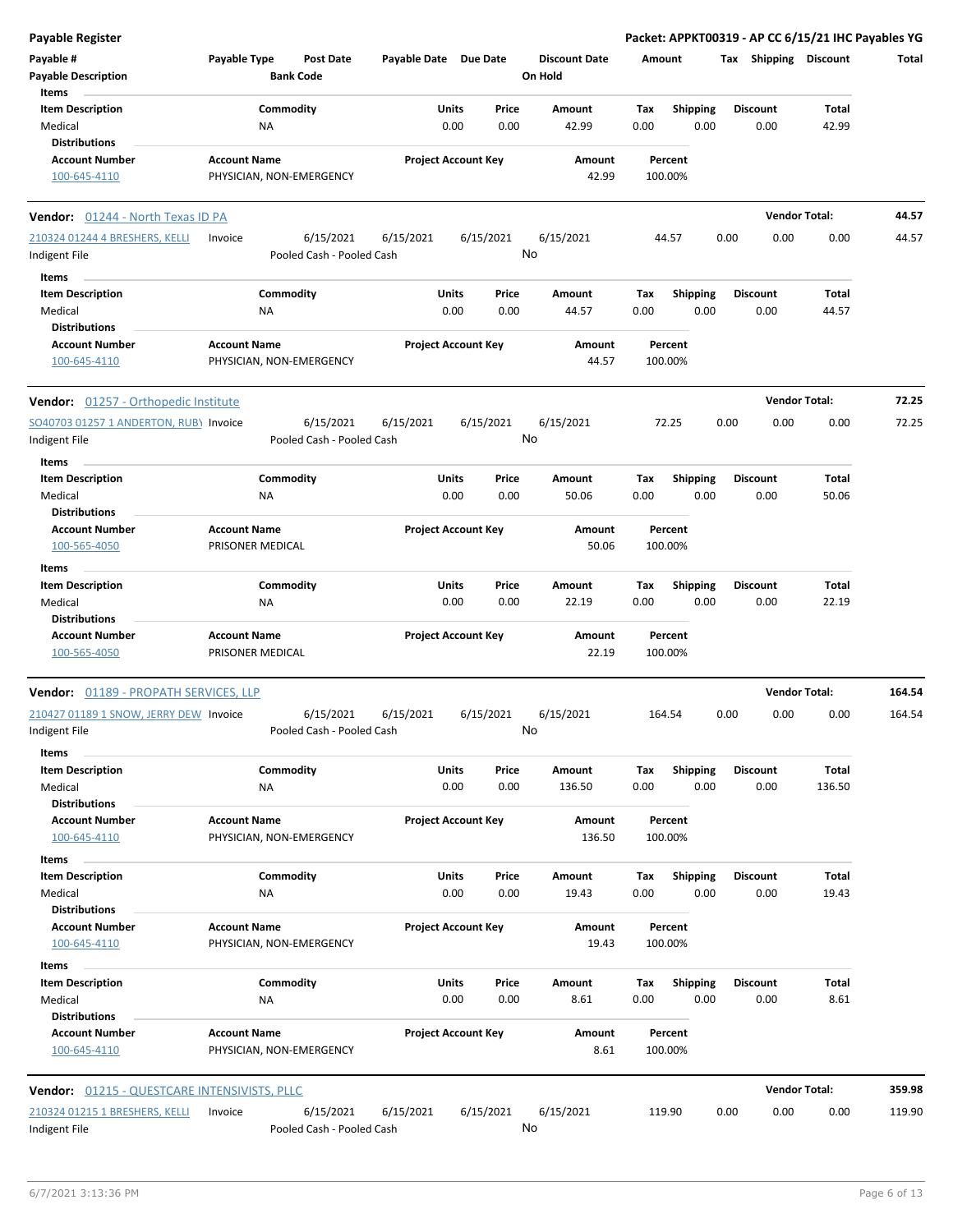| Payable #                                           | Payable Type        | Post Date                 | Payable Date Due Date |                            |       | <b>Discount Date</b> | Amount      |                  | Tax  | <b>Shipping</b>      | <b>Discount</b> | Total  |
|-----------------------------------------------------|---------------------|---------------------------|-----------------------|----------------------------|-------|----------------------|-------------|------------------|------|----------------------|-----------------|--------|
| <b>Payable Description</b><br>Items                 |                     | <b>Bank Code</b>          |                       |                            |       | On Hold              |             |                  |      |                      |                 |        |
| <b>Item Description</b>                             |                     | Commodity                 |                       | Units                      | Price | Amount               | Tax         | <b>Shipping</b>  |      | <b>Discount</b>      | Total           |        |
| Medical                                             | <b>NA</b>           |                           |                       | 0.00                       | 0.00  | 59.95                | 0.00        | 0.00             |      | 0.00                 | 59.95           |        |
| <b>Distributions</b>                                |                     |                           |                       |                            |       |                      |             |                  |      |                      |                 |        |
| <b>Account Number</b>                               | <b>Account Name</b> |                           |                       | <b>Project Account Key</b> |       | Amount               |             | Percent          |      |                      |                 |        |
| 100-645-4110                                        |                     | PHYSICIAN, NON-EMERGENCY  |                       |                            |       | 59.95                | 100.00%     |                  |      |                      |                 |        |
| Items                                               |                     |                           |                       |                            |       |                      |             |                  |      |                      |                 |        |
| <b>Item Description</b>                             |                     | Commodity                 |                       | Units                      | Price | Amount               | Tax         | <b>Shipping</b>  |      | <b>Discount</b>      | Total           |        |
| Medical                                             | ΝA                  |                           |                       | 0.00                       | 0.00  | 59.95                | 0.00        | 0.00             |      | 0.00                 | 59.95           |        |
| <b>Distributions</b>                                |                     |                           |                       |                            |       |                      |             |                  |      |                      |                 |        |
| <b>Account Number</b>                               | <b>Account Name</b> |                           |                       | <b>Project Account Key</b> |       | Amount               |             | Percent          |      |                      |                 |        |
| 100-645-4110                                        |                     | PHYSICIAN, NON-EMERGENCY  |                       |                            |       | 59.95                | 100.00%     |                  |      |                      |                 |        |
|                                                     |                     |                           |                       |                            |       |                      |             |                  |      |                      |                 |        |
| 210324 01215 2 BRESHERS, KELLI                      | Invoice             | 6/15/2021                 | 6/15/2021             | 6/15/2021                  |       | 6/15/2021            | 180.13      |                  | 0.00 | 0.00                 | 0.00            | 180.13 |
| Indigent File                                       |                     | Pooled Cash - Pooled Cash |                       |                            |       | No                   |             |                  |      |                      |                 |        |
| Items                                               |                     |                           |                       |                            |       |                      |             |                  |      |                      |                 |        |
| <b>Item Description</b>                             |                     | Commodity                 |                       | Units                      | Price | Amount               | Tax         | <b>Shipping</b>  |      | <b>Discount</b>      | Total           |        |
| Medical                                             | <b>NA</b>           |                           |                       | 0.00                       | 0.00  | 180.13               | 0.00        | 0.00             |      | 0.00                 | 180.13          |        |
| <b>Distributions</b>                                |                     |                           |                       |                            |       |                      |             |                  |      |                      |                 |        |
| <b>Account Number</b>                               | <b>Account Name</b> |                           |                       | <b>Project Account Key</b> |       | Amount               |             | Percent          |      |                      |                 |        |
| 100-645-4110                                        |                     | PHYSICIAN, NON-EMERGENCY  |                       |                            |       | 180.13               | 100.00%     |                  |      |                      |                 |        |
| 210324 01215 3 BRESHERS, KELLI                      | Invoice             | 6/15/2021                 | 6/15/2021             | 6/15/2021                  |       | 6/15/2021            |             | 59.95            | 0.00 | 0.00                 | 0.00            | 59.95  |
| Indigent File                                       |                     | Pooled Cash - Pooled Cash |                       |                            |       | No                   |             |                  |      |                      |                 |        |
|                                                     |                     |                           |                       |                            |       |                      |             |                  |      |                      |                 |        |
| Items                                               |                     | Commodity                 |                       | Units                      | Price | Amount               |             |                  |      | <b>Discount</b>      | Total           |        |
| <b>Item Description</b><br>Medical                  | <b>NA</b>           |                           |                       | 0.00                       | 0.00  | 59.95                | Тах<br>0.00 | Shipping<br>0.00 |      | 0.00                 | 59.95           |        |
| <b>Distributions</b>                                |                     |                           |                       |                            |       |                      |             |                  |      |                      |                 |        |
| <b>Account Number</b>                               | <b>Account Name</b> |                           |                       | <b>Project Account Key</b> |       | Amount               |             | Percent          |      |                      |                 |        |
| 100-645-4110                                        |                     | PHYSICIAN, NON-EMERGENCY  |                       |                            |       | 59.95                |             | 100.00%          |      |                      |                 |        |
|                                                     |                     |                           |                       |                            |       |                      |             |                  |      |                      |                 |        |
| Vendor: 00220 - RED RIVER VALLEY RADIOLOGY          |                     |                           |                       |                            |       |                      |             |                  |      | <b>Vendor Total:</b> |                 | 56.67  |
| 170305 00220 4 MCCOMBS, JOLIND Invoice              |                     | 6/15/2021                 | 6/15/2021             | 6/15/2021                  |       | 6/15/2021            |             | 56.67            | 0.00 | 0.00                 | 0.00            | 56.67  |
| Indigent File                                       |                     | Pooled Cash - Pooled Cash |                       |                            |       | No                   |             |                  |      |                      |                 |        |
| <b>Items</b>                                        |                     |                           |                       |                            |       |                      |             |                  |      |                      |                 |        |
| <b>Item Description</b>                             |                     | Commodity                 |                       | Units                      | Price | Amount               | Tax         | <b>Shipping</b>  |      | <b>Discount</b>      | Total           |        |
| Medical                                             | ΝA                  |                           |                       | 0.00                       | 0.00  | 56.67                | 0.00        | 0.00             |      | 0.00                 | 56.67           |        |
| <b>Distributions</b>                                |                     |                           |                       |                            |       |                      |             |                  |      |                      |                 |        |
| <b>Account Number</b>                               | <b>Account Name</b> |                           |                       | <b>Project Account Key</b> |       | Amount               |             | Percent          |      |                      |                 |        |
| 100-645-4110                                        |                     | PHYSICIAN, NON-EMERGENCY  |                       |                            |       | 56.67                |             | 100.00%          |      |                      |                 |        |
|                                                     |                     |                           |                       |                            |       |                      |             |                  |      |                      |                 |        |
| <b>Vendor:</b> 00322 - SHERMAN RADIOLOGY ASSOCIATES |                     |                           |                       |                            |       |                      |             |                  |      | <b>Vendor Total:</b> |                 | 157.97 |
| 210324 00322 2 BRESHERS, KELLI                      | Invoice             | 6/15/2021                 | 6/15/2021             | 6/15/2021                  |       | 6/15/2021            |             | 76.18            | 0.00 | 0.00                 | 0.00            | 76.18  |
| Indigent File                                       |                     | Pooled Cash - Pooled Cash |                       |                            |       | No                   |             |                  |      |                      |                 |        |
| Items                                               |                     |                           |                       |                            |       |                      |             |                  |      |                      |                 |        |
| <b>Item Description</b>                             |                     | Commodity                 |                       | <b>Units</b>               | Price | Amount               | Tax         | <b>Shipping</b>  |      | <b>Discount</b>      | Total           |        |
| Medical                                             | NA                  |                           |                       | 0.00                       | 0.00  | 76.18                | 0.00        | 0.00             |      | 0.00                 | 76.18           |        |
| <b>Distributions</b>                                |                     |                           |                       |                            |       |                      |             |                  |      |                      |                 |        |
| <b>Account Number</b>                               | <b>Account Name</b> |                           |                       | <b>Project Account Key</b> |       | Amount               |             | Percent          |      |                      |                 |        |
| 100-645-4110                                        |                     | PHYSICIAN, NON-EMERGENCY  |                       |                            |       | 76.18                |             | 100.00%          |      |                      |                 |        |
|                                                     |                     |                           |                       |                            |       |                      |             |                  |      |                      |                 |        |
| 210425 00322 1 ZVARA JR, CHARL                      | Invoice             | 6/15/2021                 | 6/15/2021             | 6/15/2021                  |       | 6/15/2021            |             | 8.55             | 0.00 | 0.00                 | 0.00            | 8.55   |
| Indigent File                                       |                     | Pooled Cash - Pooled Cash |                       |                            |       | No                   |             |                  |      |                      |                 |        |
| Items                                               |                     |                           |                       |                            |       |                      |             |                  |      |                      |                 |        |
| <b>Item Description</b>                             |                     | Commodity                 |                       | Units                      | Price | Amount               | Tax         | <b>Shipping</b>  |      | <b>Discount</b>      | Total           |        |
| Medical                                             | ΝA                  |                           |                       | 0.00                       | 0.00  | 8.55                 | 0.00        | 0.00             |      | 0.00                 | 8.55            |        |
| <b>Distributions</b>                                |                     |                           |                       |                            |       |                      |             |                  |      |                      |                 |        |
| <b>Account Number</b>                               | <b>Account Name</b> |                           |                       | <b>Project Account Key</b> |       | Amount               |             | Percent          |      |                      |                 |        |

100-645-4110 PHYSICIAN, NON-EMERGENCY 8.55 100.00%

**Payable Register Packet: APPKT00319 - AP CC 6/15/21 IHC Payables YG**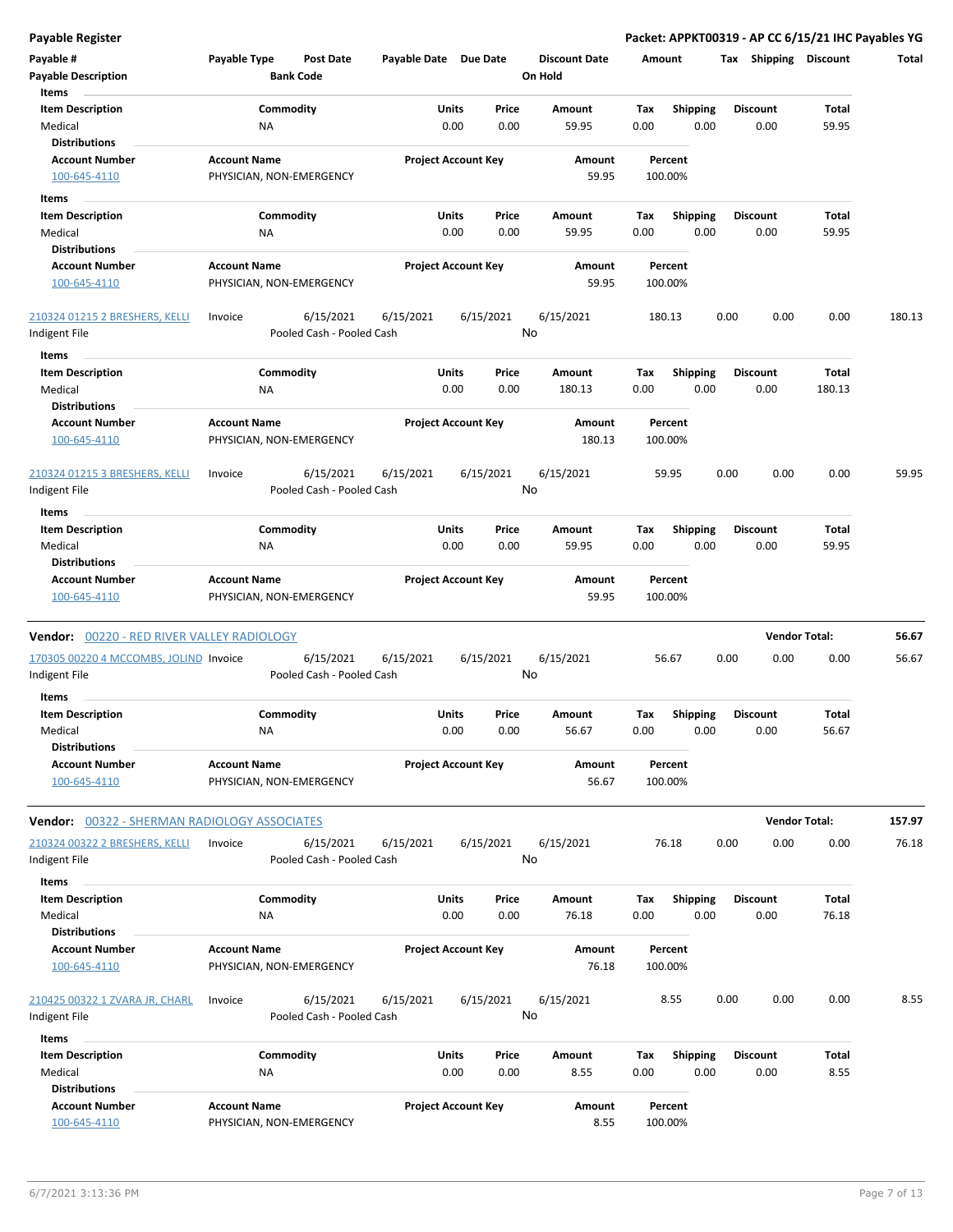| <b>Payable Register</b>                                 |                                         |                                        |              |                            |               |                                 |                    |                         |      |                         | Packet: APPKT00319 - AP CC 6/15/21 IHC Payables YG |       |
|---------------------------------------------------------|-----------------------------------------|----------------------------------------|--------------|----------------------------|---------------|---------------------------------|--------------------|-------------------------|------|-------------------------|----------------------------------------------------|-------|
| Payable #<br><b>Payable Description</b>                 | Payable Type                            | <b>Post Date</b><br><b>Bank Code</b>   | Payable Date | <b>Due Date</b>            |               | <b>Discount Date</b><br>On Hold | Amount             |                         |      | Tax Shipping Discount   |                                                    | Total |
| 210426 00322 2 CHAMBERS, SCOTT<br>Indigent File         | Invoice                                 | 6/15/2021<br>Pooled Cash - Pooled Cash | 6/15/2021    | 6/15/2021                  | No            | 6/15/2021                       | 6.95               |                         | 0.00 | 0.00                    | 0.00                                               | 6.95  |
|                                                         |                                         |                                        |              |                            |               |                                 |                    |                         |      |                         |                                                    |       |
| Items<br><b>Item Description</b><br>Medical             |                                         | Commodity<br>ΝA                        |              | Units<br>0.00              | Price<br>0.00 | Amount<br>6.95                  | Tax<br>0.00        | <b>Shipping</b><br>0.00 |      | Discount<br>0.00        | Total<br>6.95                                      |       |
| <b>Distributions</b><br><b>Account Number</b>           |                                         |                                        |              |                            |               |                                 |                    |                         |      |                         |                                                    |       |
| 100-645-4110                                            | <b>Account Name</b>                     | PHYSICIAN, NON-EMERGENCY               |              | <b>Project Account Key</b> |               | Amount<br>6.95                  | Percent<br>100.00% |                         |      |                         |                                                    |       |
| 210427 00322 2 SNOW, JERRY DEW Invoice<br>Indigent File |                                         | 6/15/2021<br>Pooled Cash - Pooled Cash | 6/15/2021    | 6/15/2021                  | No            | 6/15/2021                       | 32.34              |                         | 0.00 | 0.00                    | 0.00                                               | 32.34 |
| Items                                                   |                                         |                                        |              |                            |               |                                 |                    |                         |      |                         |                                                    |       |
| <b>Item Description</b><br>Medical                      |                                         | Commodity<br>ΝA                        |              | Units<br>0.00              | Price<br>0.00 | Amount<br>32.34                 | Tax<br>0.00        | <b>Shipping</b><br>0.00 |      | <b>Discount</b><br>0.00 | Total<br>32.34                                     |       |
| <b>Distributions</b>                                    |                                         |                                        |              |                            |               |                                 |                    |                         |      |                         |                                                    |       |
| <b>Account Number</b><br>100-645-4110                   | <b>Account Name</b>                     | PHYSICIAN, NON-EMERGENCY               |              | <b>Project Account Key</b> |               | Amount<br>32.34                 | Percent<br>100.00% |                         |      |                         |                                                    |       |
| SO15687 00322 2 BAUGH, JAMES W Invoice<br>Indigent File |                                         | 6/15/2021<br>Pooled Cash - Pooled Cash | 6/15/2021    | 6/15/2021                  | No            | 6/15/2021                       | 6.42               |                         | 0.00 | 0.00                    | 0.00                                               | 6.42  |
| Items                                                   |                                         |                                        |              |                            |               |                                 |                    |                         |      |                         |                                                    |       |
| <b>Item Description</b><br>Medical                      |                                         | Commodity<br><b>NA</b>                 |              | Units<br>0.00              | Price<br>0.00 | Amount<br>6.42                  | Tax<br>0.00        | <b>Shipping</b><br>0.00 |      | Discount<br>0.00        | Total<br>6.42                                      |       |
| <b>Distributions</b>                                    |                                         |                                        |              |                            |               |                                 |                    |                         |      |                         |                                                    |       |
| <b>Account Number</b><br>100-565-4050                   | <b>Account Name</b><br>PRISONER MEDICAL |                                        |              | <b>Project Account Key</b> |               | Amount<br>6.42                  | Percent<br>100.00% |                         |      |                         |                                                    |       |
| <b>SO40893 00322 1 HOLIDAY, RICHA</b><br>Indigent File  | Invoice                                 | 6/15/2021<br>Pooled Cash - Pooled Cash | 6/15/2021    | 6/15/2021                  | No            | 6/15/2021                       | 20.58              |                         | 0.00 | 0.00                    | 0.00                                               | 20.58 |
| Items                                                   |                                         |                                        |              |                            |               |                                 |                    |                         |      |                         |                                                    |       |
| <b>Item Description</b>                                 |                                         | Commodity                              |              | Units                      | Price         | Amount                          | Tax                | <b>Shipping</b>         |      | <b>Discount</b>         | Total                                              |       |
| Medical<br><b>Distributions</b>                         |                                         | ΝA                                     |              | 0.00                       | 0.00          | 20.58                           | 0.00               | 0.00                    |      | 0.00                    | 20.58                                              |       |
| <b>Account Number</b><br>100-565-4050                   | <b>Account Name</b><br>PRISONER MEDICAL |                                        |              | <b>Project Account Key</b> |               | Amount<br>20.58                 | Percent<br>100.00% |                         |      |                         |                                                    |       |
| <b>SO40961 00322 2 BECK, CHARLES</b>                    | Invoice                                 | 6/15/2021                              | 6/15/2021    | 6/15/2021                  |               | 6/15/2021                       | 6.95               |                         | 0.00 | 0.00                    | 0.00                                               | 6.95  |
| Indigent File<br>Items                                  |                                         | Pooled Cash - Pooled Cash              |              |                            | No            |                                 |                    |                         |      |                         |                                                    |       |
| <b>Item Description</b>                                 |                                         | Commodity                              |              | Units                      | Price         | Amount                          | Tax                | <b>Shipping</b>         |      | <b>Discount</b>         | Total                                              |       |
| Medical<br><b>Distributions</b>                         |                                         | <b>NA</b>                              |              | 0.00                       | 0.00          | 6.95                            | 0.00               | 0.00                    |      | 0.00                    | 6.95                                               |       |
| <b>Account Number</b><br>100-565-4050                   | <b>Account Name</b><br>PRISONER MEDICAL |                                        |              | <b>Project Account Key</b> |               | Amount<br>6.95                  | Percent<br>100.00% |                         |      |                         |                                                    |       |
| Vendor: 00998 - SYED, DR. IFTEQAR M.                    |                                         |                                        |              |                            |               |                                 |                    |                         |      |                         | <b>Vendor Total:</b>                               | 50.06 |
| 170305 00998 1 MCCOMBS, JOLIND Invoice<br>Indigent File |                                         | 6/15/2021<br>Pooled Cash - Pooled Cash | 6/15/2021    | 6/15/2021                  | No            | 6/15/2021                       | 50.06              |                         | 0.00 | 0.00                    | 0.00                                               | 50.06 |
|                                                         |                                         |                                        |              |                            |               |                                 |                    |                         |      |                         |                                                    |       |
| Items<br><b>Item Description</b><br>Medical             |                                         | Commodity<br><b>NA</b>                 |              | Units<br>0.00              | Price<br>0.00 | Amount<br>50.06                 | Tax<br>0.00        | <b>Shipping</b><br>0.00 |      | <b>Discount</b><br>0.00 | Total<br>50.06                                     |       |
| <b>Distributions</b>                                    |                                         |                                        |              |                            |               |                                 |                    |                         |      |                         |                                                    |       |
| <b>Account Number</b><br>100-645-4110                   | <b>Account Name</b>                     | PHYSICIAN, NON-EMERGENCY               |              | <b>Project Account Key</b> |               | Amount<br>50.06                 | Percent<br>100.00% |                         |      |                         |                                                    |       |
| <b>Vendor:</b> 01168 - TEXOMACARE SPECIALTY PHYSICIANS  |                                         |                                        |              |                            |               |                                 |                    |                         |      |                         | <b>Vendor Total:</b>                               | 6.42  |
| 210427 01168 1 SNOW, JERRY DEW Invoice                  |                                         | 6/15/2021                              | 6/15/2021    | 6/15/2021                  |               | 6/15/2021                       | 6.42               |                         | 0.00 | 0.00                    | 0.00                                               | 6.42  |
| Indigent File                                           |                                         | Pooled Cash - Pooled Cash              |              |                            | No            |                                 |                    |                         |      |                         |                                                    |       |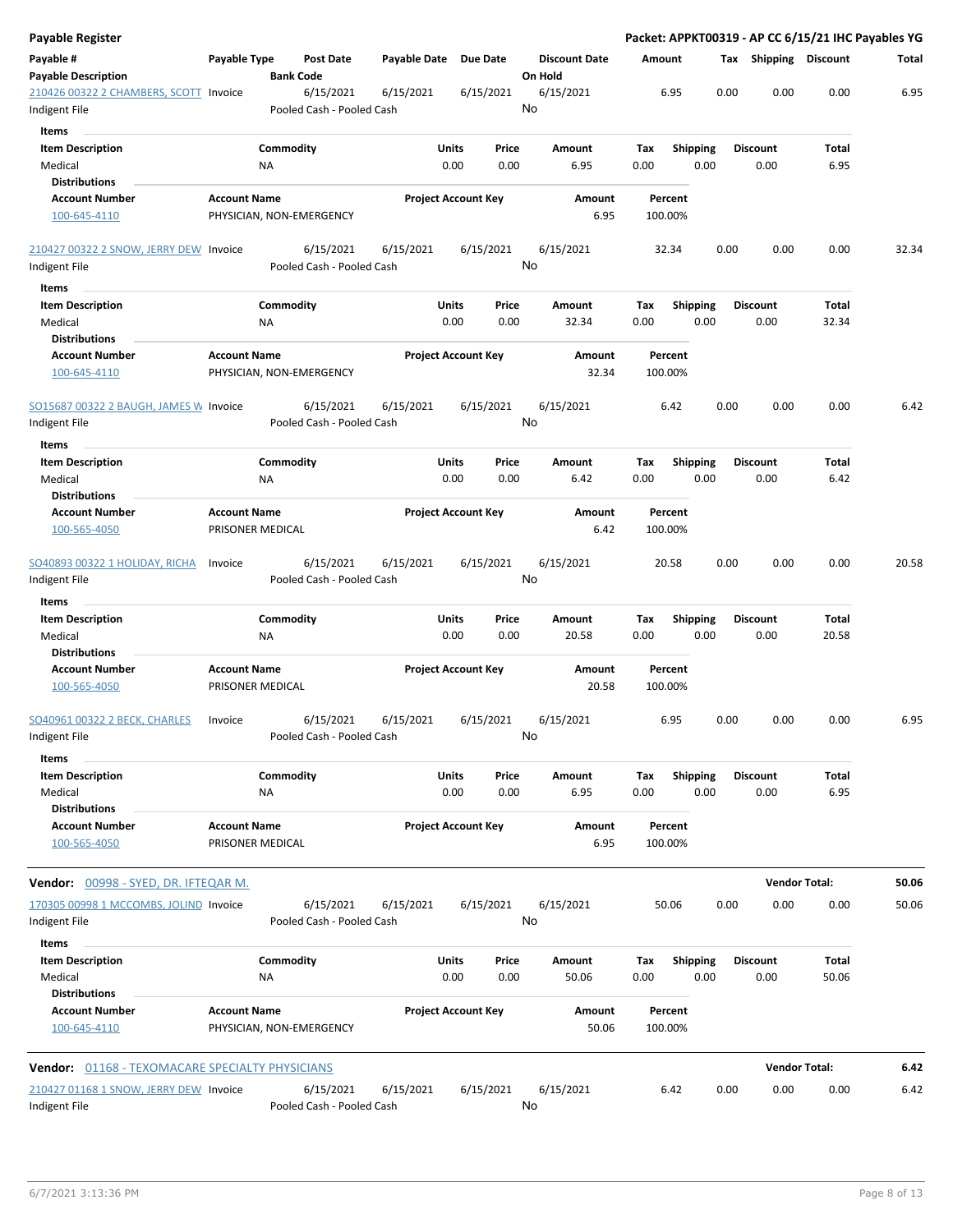| <b>Payable Register</b>                |                                             |                           |                       |                            |           |                      |          |                    |      |                       |          | Packet: APPKT00319 - AP CC 6/15/21 IHC Payables YG |
|----------------------------------------|---------------------------------------------|---------------------------|-----------------------|----------------------------|-----------|----------------------|----------|--------------------|------|-----------------------|----------|----------------------------------------------------|
| Payable #                              | Payable Type                                | <b>Post Date</b>          | Payable Date Due Date |                            |           | <b>Discount Date</b> | Amount   |                    |      | Tax Shipping Discount |          | Total                                              |
| <b>Payable Description</b>             | <b>Bank Code</b>                            |                           |                       |                            |           | On Hold              |          |                    |      |                       |          |                                                    |
| Items                                  |                                             |                           |                       |                            |           |                      |          |                    |      |                       |          |                                                    |
| <b>Item Description</b>                | Commodity                                   |                           |                       | Units                      | Price     | Amount               | Tax      | <b>Shipping</b>    |      | <b>Discount</b>       | Total    |                                                    |
| Medical                                | <b>NA</b>                                   |                           |                       | 0.00                       | 0.00      | 6.42                 | 0.00     | 0.00               |      | 0.00                  | 6.42     |                                                    |
| <b>Distributions</b>                   |                                             |                           |                       |                            |           |                      |          |                    |      |                       |          |                                                    |
| <b>Account Number</b>                  | <b>Account Name</b>                         |                           |                       | <b>Project Account Key</b> |           | Amount               |          | Percent            |      |                       |          |                                                    |
| 100-645-4110                           | PHYSICIAN, NON-EMERGENCY                    |                           |                       |                            |           | 6.42                 |          | 100.00%            |      |                       |          |                                                    |
| Vendor: 01177 - TMC BONHAM HOSPITAL    |                                             |                           |                       |                            |           |                      |          |                    |      | <b>Vendor Total:</b>  |          | 4,474.50                                           |
| 200710 01177 3 LOYA, JERRY CIS         | Invoice                                     | 6/15/2021                 | 6/15/2021             |                            | 6/15/2021 | 6/15/2021            | 457.35   |                    | 0.00 | 0.00                  | 0.00     | 457.35                                             |
| Indigent File                          |                                             | Pooled Cash - Pooled Cash |                       |                            |           | No                   |          |                    |      |                       |          |                                                    |
| Items                                  |                                             |                           |                       |                            |           |                      |          |                    |      |                       |          |                                                    |
| <b>Item Description</b>                | Commodity                                   |                           |                       | Units                      | Price     | Amount               | Tax      | <b>Shipping</b>    |      | <b>Discount</b>       | Total    |                                                    |
| Medical                                | <b>NA</b>                                   |                           |                       | 0.00                       | 0.00      | 457.35               | 0.00     | 0.00               |      | 0.00                  | 457.35   |                                                    |
| <b>Distributions</b>                   |                                             |                           |                       |                            |           |                      |          |                    |      |                       |          |                                                    |
| <b>Account Number</b>                  | <b>Account Name</b>                         |                           |                       | <b>Project Account Key</b> |           | Amount               |          | Percent            |      |                       |          |                                                    |
| 100-645-4140                           | HOSPITAL, OUTPATIENT                        |                           |                       |                            |           | 457.35               |          | 100.00%            |      |                       |          |                                                    |
| 210324 01177 3 BRESHERS, KELLI         | Invoice                                     | 6/15/2021                 | 6/15/2021             |                            | 6/15/2021 | 6/15/2021            | 1,763.70 |                    | 0.00 | 0.00                  | 0.00     | 1,763.70                                           |
| Indigent File                          |                                             | Pooled Cash - Pooled Cash |                       |                            |           | No                   |          |                    |      |                       |          |                                                    |
| Items                                  |                                             |                           |                       |                            |           |                      |          |                    |      |                       |          |                                                    |
| <b>Item Description</b>                | Commodity                                   |                           |                       | Units                      | Price     | Amount               | Tax      | <b>Shipping</b>    |      | <b>Discount</b>       | Total    |                                                    |
| Medical                                | ΝA                                          |                           |                       | 0.00                       | 0.00      | 1,763.70             | 0.00     | 0.00               |      | 0.00                  | 1,763.70 |                                                    |
| <b>Distributions</b>                   |                                             |                           |                       |                            |           |                      |          |                    |      |                       |          |                                                    |
| <b>Account Number</b>                  | <b>Account Name</b>                         |                           |                       | <b>Project Account Key</b> |           | Amount               |          | Percent            |      |                       |          |                                                    |
| 100-645-4140                           | HOSPITAL, OUTPATIENT                        |                           |                       |                            |           | 1,763.70             |          | 100.00%            |      |                       |          |                                                    |
| 210425 01177 1 ZVARA JR, CHARL         | Invoice                                     | 6/15/2021                 | 6/15/2021             |                            | 6/15/2021 | 6/15/2021            | 177.60   |                    | 0.00 | 0.00                  | 0.00     | 177.60                                             |
| Indigent File                          |                                             | Pooled Cash - Pooled Cash |                       |                            |           | No                   |          |                    |      |                       |          |                                                    |
| Items                                  |                                             |                           |                       |                            |           |                      |          |                    |      |                       |          |                                                    |
| <b>Item Description</b>                | Commodity                                   |                           |                       | Units                      | Price     | Amount               | Tax      | Shipping           |      | <b>Discount</b>       | Total    |                                                    |
| Medical                                | <b>NA</b>                                   |                           |                       | 0.00                       | 0.00      | 177.60               | 0.00     | 0.00               |      | 0.00                  | 177.60   |                                                    |
| <b>Distributions</b>                   |                                             |                           |                       |                            |           |                      |          |                    |      |                       |          |                                                    |
| <b>Account Number</b><br>100-645-4140  | <b>Account Name</b><br>HOSPITAL, OUTPATIENT |                           |                       | <b>Project Account Key</b> |           | Amount<br>177.60     |          | Percent<br>100.00% |      |                       |          |                                                    |
| 211217 01177 4 BOWEN, RONALD L Invoice |                                             | 6/15/2021                 | 6/15/2021             |                            | 6/15/2021 | 6/15/2021            | 914.10   |                    | 0.00 | 0.00                  | 0.00     | 914.10                                             |
| Indigent File                          |                                             | Pooled Cash - Pooled Cash |                       |                            |           | No                   |          |                    |      |                       |          |                                                    |
| Items                                  |                                             |                           |                       |                            |           |                      |          |                    |      |                       |          |                                                    |
| <b>Item Description</b>                | Commodity                                   |                           |                       | Units                      | Price     | Amount               | Tax      | <b>Shipping</b>    |      | <b>Discount</b>       | Total    |                                                    |
| Medical                                | NA                                          |                           |                       | 0.00                       | 0.00      | 914.10               | 0.00     | 0.00               |      | 0.00                  | 914.10   |                                                    |
| <b>Distributions</b>                   |                                             |                           |                       |                            |           |                      |          |                    |      |                       |          |                                                    |
| <b>Account Number</b><br>100-645-4140  | <b>Account Name</b><br>HOSPITAL, OUTPATIENT |                           |                       | <b>Project Account Key</b> |           | Amount<br>914.10     |          | Percent<br>100.00% |      |                       |          |                                                    |
| SO15962 01177 4 MORRISON, JERE Invoice |                                             | 6/15/2021                 | 6/15/2021             |                            | 6/15/2021 | 6/15/2021            |          | 63.90              | 0.00 | 0.00                  | 0.00     | 63.90                                              |
| Indigent File                          |                                             | Pooled Cash - Pooled Cash |                       |                            |           | No                   |          |                    |      |                       |          |                                                    |
| Items                                  |                                             |                           |                       |                            |           |                      |          |                    |      |                       |          |                                                    |
| <b>Item Description</b>                | Commodity                                   |                           |                       | Units                      | Price     | Amount               | Tax      | <b>Shipping</b>    |      | <b>Discount</b>       | Total    |                                                    |
| Medical                                | NA                                          |                           |                       | 0.00                       | 0.00      | 63.90                | 0.00     | 0.00               |      | 0.00                  | 63.90    |                                                    |
| <b>Distributions</b>                   |                                             |                           |                       |                            |           |                      |          |                    |      |                       |          |                                                    |
| <b>Account Number</b>                  | <b>Account Name</b>                         |                           |                       | <b>Project Account Key</b> |           | Amount               |          | Percent            |      |                       |          |                                                    |
| 100-565-4050                           | PRISONER MEDICAL                            |                           |                       |                            |           | 63.90                |          | 100.00%            |      |                       |          |                                                    |
| SO40172 01177 1 BUTLER, CODY R         | Invoice                                     | 6/15/2021                 | 6/15/2021             |                            | 6/15/2021 | 6/15/2021            | 165.00   |                    | 0.00 | 0.00                  | 0.00     | 165.00                                             |
| Indigent File                          |                                             | Pooled Cash - Pooled Cash |                       |                            |           | No                   |          |                    |      |                       |          |                                                    |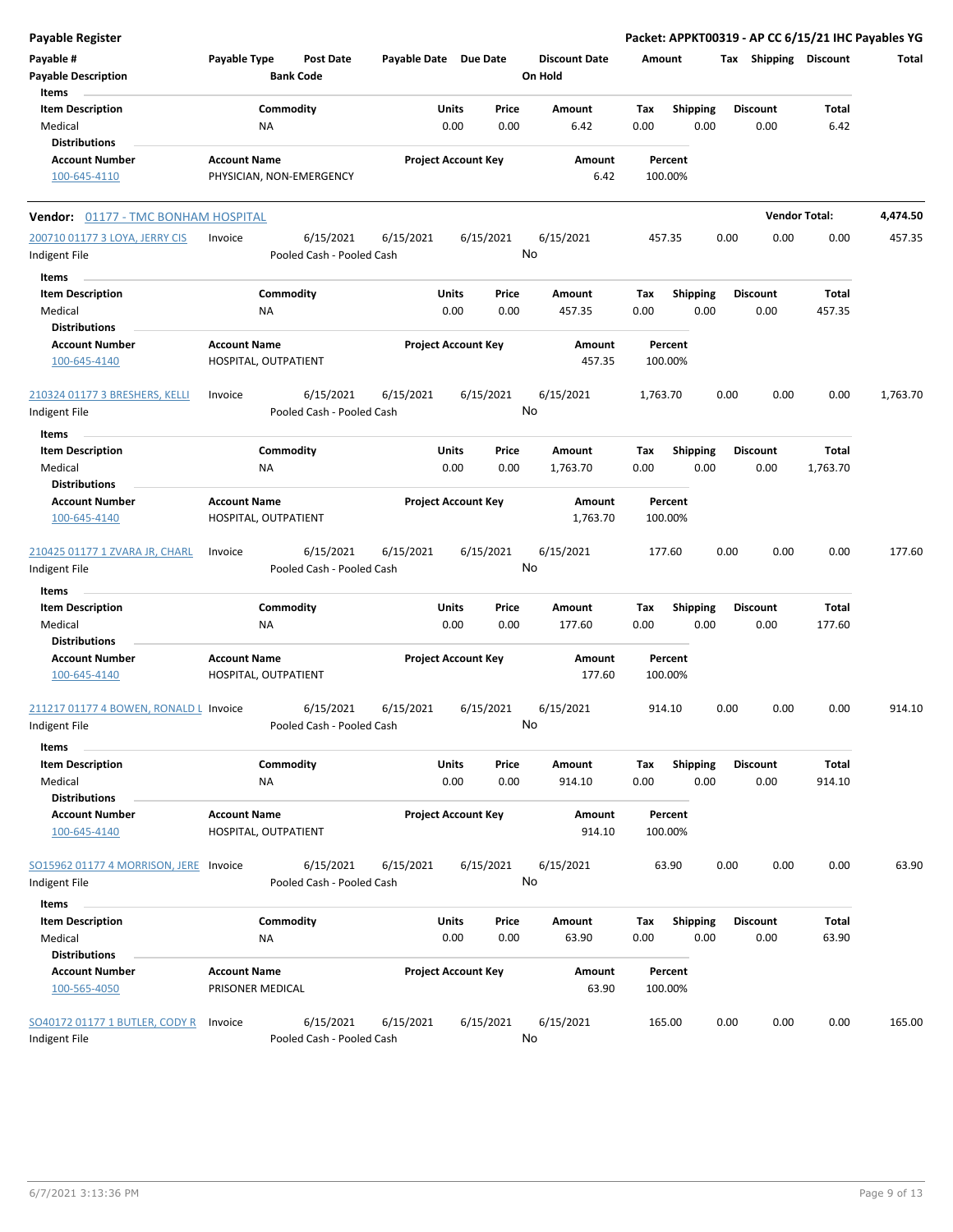| <b>Payable Register</b>                                             |                     |                        |                                        |                       |                            |               |                                 |             |                         |      |                         | Packet: APPKT00319 - AP CC 6/15/21 IHC Payables YG |        |
|---------------------------------------------------------------------|---------------------|------------------------|----------------------------------------|-----------------------|----------------------------|---------------|---------------------------------|-------------|-------------------------|------|-------------------------|----------------------------------------------------|--------|
| Payable #<br><b>Payable Description</b>                             | Payable Type        | <b>Bank Code</b>       | <b>Post Date</b>                       | Payable Date Due Date |                            |               | <b>Discount Date</b><br>On Hold | Amount      |                         |      | Tax Shipping Discount   |                                                    | Total  |
| Items<br><b>Item Description</b><br>Medical<br><b>Distributions</b> |                     | Commodity<br><b>NA</b> |                                        |                       | Units<br>0.00              | Price<br>0.00 | Amount<br>165.00                | Tax<br>0.00 | <b>Shipping</b><br>0.00 |      | <b>Discount</b><br>0.00 | <b>Total</b><br>165.00                             |        |
| <b>Account Number</b>                                               | <b>Account Name</b> |                        |                                        |                       | <b>Project Account Key</b> |               | Amount                          |             | Percent                 |      |                         |                                                    |        |
| 100-565-4050                                                        |                     | PRISONER MEDICAL       |                                        |                       |                            |               | 165.00                          | 100.00%     |                         |      |                         |                                                    |        |
| <b>SO40172 01177 2 BUTLER, CODY R</b>                               | Invoice             |                        | 6/15/2021                              | 6/15/2021             |                            | 6/15/2021     | 6/15/2021                       |             | 93.90                   | 0.00 | 0.00                    | 0.00                                               | 93.90  |
| Indigent File                                                       |                     |                        | Pooled Cash - Pooled Cash              |                       |                            |               | No                              |             |                         |      |                         |                                                    |        |
| Items                                                               |                     |                        |                                        |                       |                            |               |                                 |             |                         |      |                         |                                                    |        |
| <b>Item Description</b>                                             |                     | Commodity              |                                        |                       | Units                      | Price         | Amount                          | Tax         | <b>Shipping</b>         |      | <b>Discount</b>         | Total                                              |        |
| Medical<br><b>Distributions</b>                                     |                     | <b>NA</b>              |                                        |                       | 0.00                       | 0.00          | 93.90                           | 0.00        | 0.00                    |      | 0.00                    | 93.90                                              |        |
| <b>Account Number</b>                                               | <b>Account Name</b> |                        |                                        |                       | <b>Project Account Key</b> |               | Amount                          |             | Percent                 |      |                         |                                                    |        |
| 100-565-4050                                                        |                     | PRISONER MEDICAL       |                                        |                       |                            |               | 93.90                           | 100.00%     |                         |      |                         |                                                    |        |
| <b>SO40893 01177 2 HOLIDAY, RICHA</b><br>Indigent File              | Invoice             |                        | 6/15/2021<br>Pooled Cash - Pooled Cash | 6/15/2021             |                            | 6/15/2021     | 6/15/2021<br>No                 | 400.20      |                         | 0.00 | 0.00                    | 0.00                                               | 400.20 |
| Items                                                               |                     |                        |                                        |                       |                            |               |                                 |             |                         |      |                         |                                                    |        |
| <b>Item Description</b><br>Medical                                  |                     | Commodity              |                                        |                       | Units                      | Price         | Amount                          | Tax         | <b>Shipping</b><br>0.00 |      | <b>Discount</b>         | Total                                              |        |
| <b>Distributions</b>                                                |                     | <b>NA</b>              |                                        |                       | 0.00                       | 0.00          | 400.20                          | 0.00        |                         |      | 0.00                    | 400.20                                             |        |
| <b>Account Number</b>                                               | <b>Account Name</b> |                        |                                        |                       | <b>Project Account Key</b> |               | Amount                          |             | Percent                 |      |                         |                                                    |        |
| 100-565-4050                                                        |                     | PRISONER MEDICAL       |                                        |                       |                            |               | 400.20                          | 100.00%     |                         |      |                         |                                                    |        |
| SO41077 01177 1 SIMPSON, JAMES Invoice                              |                     |                        | 6/15/2021                              | 6/15/2021             |                            | 6/15/2021     | 6/15/2021                       |             | 55.65                   | 0.00 | 0.00                    | 0.00                                               | 55.65  |
| Indigent File                                                       |                     |                        | Pooled Cash - Pooled Cash              |                       |                            |               | No                              |             |                         |      |                         |                                                    |        |
| Items                                                               |                     |                        |                                        |                       |                            |               |                                 |             |                         |      |                         |                                                    |        |
| <b>Item Description</b>                                             |                     | Commodity              |                                        |                       | Units                      | Price         | Amount                          | Tax         | <b>Shipping</b>         |      | <b>Discount</b>         | Total                                              |        |
| Medical                                                             |                     | <b>NA</b>              |                                        |                       | 0.00                       | 0.00          | 55.65                           | 0.00        | 0.00                    |      | 0.00                    | 55.65                                              |        |
| <b>Distributions</b>                                                |                     |                        |                                        |                       |                            |               |                                 |             |                         |      |                         |                                                    |        |
| <b>Account Number</b>                                               | <b>Account Name</b> |                        |                                        |                       | <b>Project Account Key</b> |               | Amount                          |             | Percent                 |      |                         |                                                    |        |
| 100-565-4050                                                        |                     | PRISONER MEDICAL       |                                        |                       |                            |               | 55.65                           | 100.00%     |                         |      |                         |                                                    |        |
| SO41252 01177 1 THOMAS, NICHOL Invoice<br>Indigent File             |                     |                        | 6/15/2021<br>Pooled Cash - Pooled Cash | 6/15/2021             |                            | 6/15/2021     | 6/15/2021<br>No                 | 383.10      |                         | 0.00 | 0.00                    | 0.00                                               | 383.10 |
| Items                                                               |                     |                        |                                        |                       |                            |               |                                 |             |                         |      |                         |                                                    |        |
| <b>Item Description</b><br>Medical                                  |                     | Commodity<br><b>NA</b> |                                        |                       | Units<br>0.00              | Price<br>0.00 | Amount<br>383.10                | Tax<br>0.00 | Shipping<br>0.00        |      | <b>Discount</b><br>0.00 | Total<br>383.10                                    |        |
| <b>Distributions</b><br><b>Account Number</b>                       | <b>Account Name</b> |                        |                                        |                       | <b>Project Account Key</b> |               | Amount                          |             | Percent                 |      |                         |                                                    |        |
| 100-565-4050                                                        |                     | PRISONER MEDICAL       |                                        |                       |                            |               | 383.10                          | 100.00%     |                         |      |                         |                                                    |        |
| Vendor: 01255 - Tribal Diagnostics LLC                              |                     |                        |                                        |                       |                            |               |                                 |             |                         |      |                         | <b>Vendor Total:</b>                               | 219.14 |
| 130819 01255 3 PLESS, HELEN ED                                      | Invoice             |                        | 6/15/2021                              | 6/15/2021             |                            | 6/15/2021     | 6/15/2021                       | 219.14      |                         | 0.00 | 0.00                    | 0.00                                               | 219.14 |
| Indigent File                                                       |                     |                        | Pooled Cash - Pooled Cash              |                       |                            |               | No                              |             |                         |      |                         |                                                    |        |
| Items                                                               |                     |                        |                                        |                       |                            |               |                                 |             |                         |      |                         |                                                    |        |
| <b>Item Description</b>                                             |                     | Commodity              |                                        |                       | Units                      | Price         | Amount                          | Tax         | Shipping                |      | <b>Discount</b>         | Total                                              |        |
| Medical                                                             |                     | NA                     |                                        |                       | 0.00                       | 0.00          | 166.94                          | 0.00        | 0.00                    |      | 0.00                    | 166.94                                             |        |
| <b>Distributions</b>                                                |                     |                        |                                        |                       |                            |               |                                 |             |                         |      |                         |                                                    |        |
| <b>Account Number</b>                                               | <b>Account Name</b> |                        |                                        |                       | <b>Project Account Key</b> |               | Amount                          |             | Percent                 |      |                         |                                                    |        |
| 100-645-4150                                                        |                     | LABORATORY/X-RAY       |                                        |                       |                            |               | 166.94                          | 100.00%     |                         |      |                         |                                                    |        |
| Items                                                               |                     |                        |                                        |                       |                            |               |                                 |             |                         |      |                         |                                                    |        |
| <b>Item Description</b>                                             |                     | Commodity              |                                        |                       | Units                      | Price         | Amount                          | Tax         | <b>Shipping</b>         |      | <b>Discount</b>         | Total                                              |        |
| Medical                                                             |                     | NA                     |                                        |                       | 0.00                       | 0.00          | 52.20                           | 0.00        | 0.00                    |      | 0.00                    | 52.20                                              |        |
| <b>Distributions</b>                                                |                     |                        |                                        |                       |                            |               |                                 |             |                         |      |                         |                                                    |        |
| <b>Account Number</b><br>100-645-4150                               | <b>Account Name</b> | LABORATORY/X-RAY       |                                        |                       | <b>Project Account Key</b> |               | Amount<br>52.20                 | 100.00%     | Percent                 |      |                         |                                                    |        |

**Vendor:** 01173 - WATERLOO PARK INPT SRVCS, PLLC **Vendor Total: 108.32**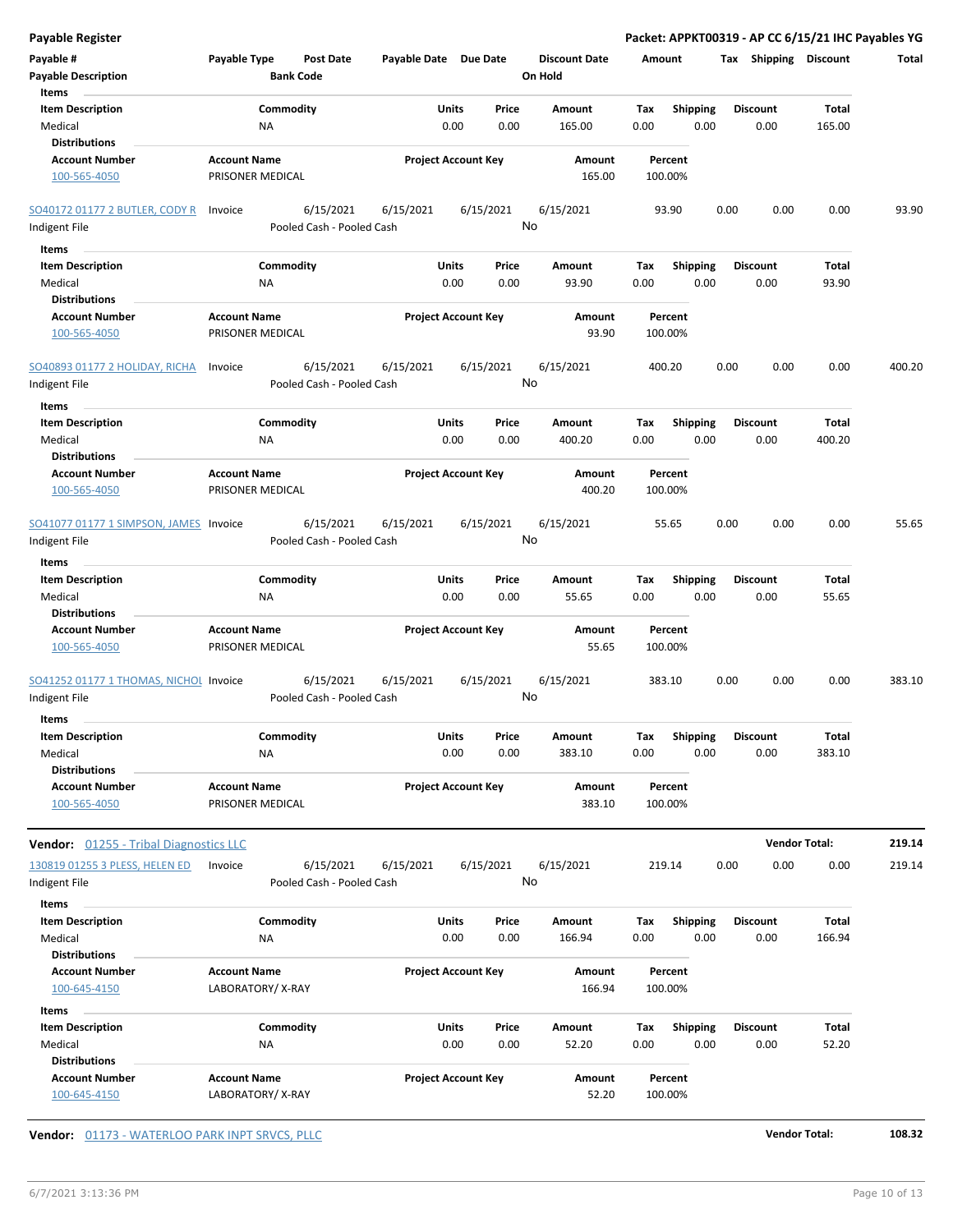| <b>Payable Register</b>                                 |                      |           |                                        |                     |              |                            |    |                                 |           |                    |                 |      |                       |                      | Packet: APPKT00319 - AP CC 6/15/21 IHC Payables YG |
|---------------------------------------------------------|----------------------|-----------|----------------------------------------|---------------------|--------------|----------------------------|----|---------------------------------|-----------|--------------------|-----------------|------|-----------------------|----------------------|----------------------------------------------------|
| Payable #<br><b>Payable Description</b>                 | Payable Type         |           | <b>Post Date</b><br><b>Bank Code</b>   | <b>Payable Date</b> |              | <b>Due Date</b>            |    | <b>Discount Date</b><br>On Hold | Amount    |                    |                 |      | Tax Shipping Discount |                      | <b>Total</b>                                       |
| 200709 01173 3 WALLACE, MARSHA Invoice<br>Indigent File |                      |           | 6/15/2021<br>Pooled Cash - Pooled Cash | 6/15/2021           |              | 6/15/2021                  | No | 6/15/2021                       |           | 108.32             |                 | 0.00 | 0.00                  | 0.00                 | 108.32                                             |
| <b>Items</b>                                            |                      |           |                                        |                     |              |                            |    |                                 |           |                    |                 |      |                       |                      |                                                    |
| <b>Item Description</b>                                 |                      | Commodity |                                        |                     | <b>Units</b> | Price                      |    | <b>Amount</b>                   | Tax       |                    | Shipping        |      | <b>Discount</b>       | <b>Total</b>         |                                                    |
| Medical                                                 |                      | <b>NA</b> |                                        |                     | 0.00         | 0.00                       |    | 108.32                          | 0.00      |                    | 0.00            |      | 0.00                  | 108.32               |                                                    |
| <b>Distributions</b>                                    |                      |           |                                        |                     |              |                            |    |                                 |           |                    |                 |      |                       |                      |                                                    |
| <b>Account Number</b><br>100-645-4110                   | <b>Account Name</b>  |           | PHYSICIAN, NON-EMERGENCY               |                     |              | <b>Project Account Key</b> |    | <b>Amount</b><br>108.32         |           | Percent<br>100.00% |                 |      |                       |                      |                                                    |
|                                                         |                      |           |                                        |                     |              |                            |    |                                 |           |                    |                 |      |                       |                      |                                                    |
| Vendor: 00633 - WILSON N JONES REGIONAL MED CENTER      |                      |           |                                        |                     |              |                            |    |                                 |           |                    |                 |      |                       | <b>Vendor Total:</b> | 20,131.62                                          |
| 210427 00633 1 SNOW, JERRY DEW Invoice                  |                      |           | 6/15/2021                              | 6/15/2021           |              | 6/15/2021                  |    | 6/15/2021                       | 3,447.27  |                    |                 | 0.00 | 0.00                  | 0.00                 | 3,447.27                                           |
| Indigent File                                           |                      |           | Pooled Cash - Pooled Cash              |                     |              |                            | No |                                 |           |                    |                 |      |                       |                      |                                                    |
| <b>Items</b>                                            |                      |           |                                        |                     |              |                            |    |                                 |           |                    |                 |      |                       |                      |                                                    |
| <b>Item Description</b>                                 |                      | Commodity |                                        |                     | <b>Units</b> | Price                      |    | <b>Amount</b>                   | Tax       | <b>Shipping</b>    |                 |      | <b>Discount</b>       | <b>Total</b>         |                                                    |
| Medical                                                 |                      | <b>NA</b> |                                        |                     | 0.00         | 0.00                       |    | 3,447.27                        | 0.00      |                    | 0.00            |      | 0.00                  | 3,447.27             |                                                    |
| <b>Distributions</b>                                    |                      |           |                                        |                     |              |                            |    |                                 |           |                    |                 |      |                       |                      |                                                    |
| <b>Account Number</b>                                   | <b>Account Name</b>  |           |                                        |                     |              | <b>Project Account Key</b> |    | Amount                          |           | Percent            |                 |      |                       |                      |                                                    |
| 100-645-4140                                            | HOSPITAL, OUTPATIENT |           |                                        |                     |              |                            |    | 3,447.27                        |           | 100.00%            |                 |      |                       |                      |                                                    |
| 210427 00633 2 SNOW, JERRY DEW Invoice                  |                      |           | 6/15/2021                              | 6/15/2021           |              | 6/15/2021                  |    | 6/15/2021                       | 10,076.14 |                    |                 | 0.00 | 0.00                  | 0.00                 | 10,076.14                                          |
| Indigent File                                           |                      |           | Pooled Cash - Pooled Cash              |                     |              |                            | No |                                 |           |                    |                 |      |                       |                      |                                                    |
| Items                                                   |                      |           |                                        |                     |              |                            |    |                                 |           |                    |                 |      |                       |                      |                                                    |
| <b>Item Description</b>                                 |                      | Commodity |                                        |                     | Units        | Price                      |    | Amount                          | Tax       |                    | <b>Shipping</b> |      | <b>Discount</b>       | <b>Total</b>         |                                                    |
| Medical<br><b>Distributions</b>                         |                      | <b>NA</b> |                                        |                     | 0.00         | 0.00                       |    | 10,076.14                       | 0.00      |                    | 0.00            |      | 0.00                  | 10,076.14            |                                                    |
| <b>Account Number</b>                                   | <b>Account Name</b>  |           |                                        |                     |              | <b>Project Account Key</b> |    | Amount                          |           | Percent            |                 |      |                       |                      |                                                    |
| 100-645-4130                                            | HOSPITAL, INPATIENT  |           |                                        |                     |              |                            |    | 10,076.14                       |           | 100.00%            |                 |      |                       |                      |                                                    |
| 211217 00633 2 BOWEN, RONALD L Invoice                  |                      |           | 6/15/2021                              | 6/15/2021           |              | 6/15/2021                  |    | 6/15/2021                       | 6,608.21  |                    |                 | 0.00 | 0.00                  | 0.00                 | 6,608.21                                           |
| Indigent File                                           |                      |           | Pooled Cash - Pooled Cash              |                     |              |                            | No |                                 |           |                    |                 |      |                       |                      |                                                    |
| <b>Items</b>                                            |                      |           |                                        |                     |              |                            |    |                                 |           |                    |                 |      |                       |                      |                                                    |
| <b>Item Description</b>                                 |                      | Commodity |                                        |                     | Units        | Price                      |    | Amount                          | Tax       |                    | <b>Shipping</b> |      | <b>Discount</b>       | Total                |                                                    |
| Medical                                                 |                      | <b>NA</b> |                                        |                     | 0.00         | 0.00                       |    | 6,608.21                        | 0.00      |                    | 0.00            |      | 0.00                  | 6,608.21             |                                                    |
| <b>Distributions</b>                                    |                      |           |                                        |                     |              |                            |    |                                 |           |                    |                 |      |                       |                      |                                                    |
| <b>Account Number</b>                                   | <b>Account Name</b>  |           |                                        |                     |              | <b>Project Account Key</b> |    | Amount                          |           | Percent            |                 |      |                       |                      |                                                    |
| 100-645-4140                                            | HOSPITAL, OUTPATIENT |           |                                        |                     |              |                            |    | 6,608.21                        |           | 100.00%            |                 |      |                       |                      |                                                    |
|                                                         |                      |           |                                        |                     |              |                            |    |                                 |           |                    |                 |      |                       |                      |                                                    |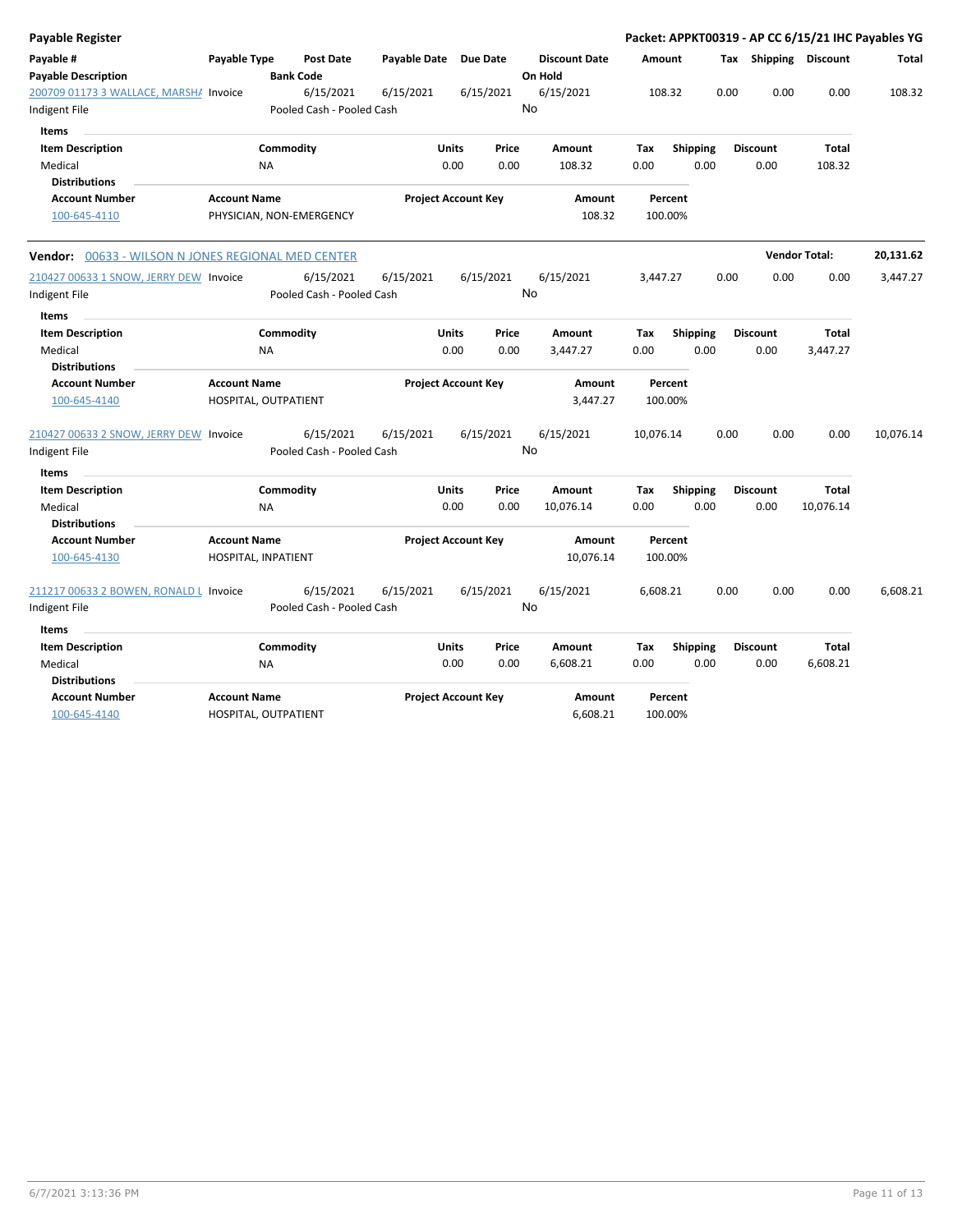## Payable Summary

| Type    | Count               | Gross     | Tax  | <b>Shipping</b> | <b>Discount</b> | Total     | <b>Manual Payment</b> | <b>Balance</b> |
|---------|---------------------|-----------|------|-----------------|-----------------|-----------|-----------------------|----------------|
| Invoice | 52                  | 39.642.36 | 0.00 | 0.00            | 0.00            | 39.642.36 | 0.00                  | 39,642.36      |
|         | <b>Grand Total:</b> | 39.642.36 | 0.00 | 0.00            | 0.00            | 39.642.36 | 0.00                  | 39,642.36      |